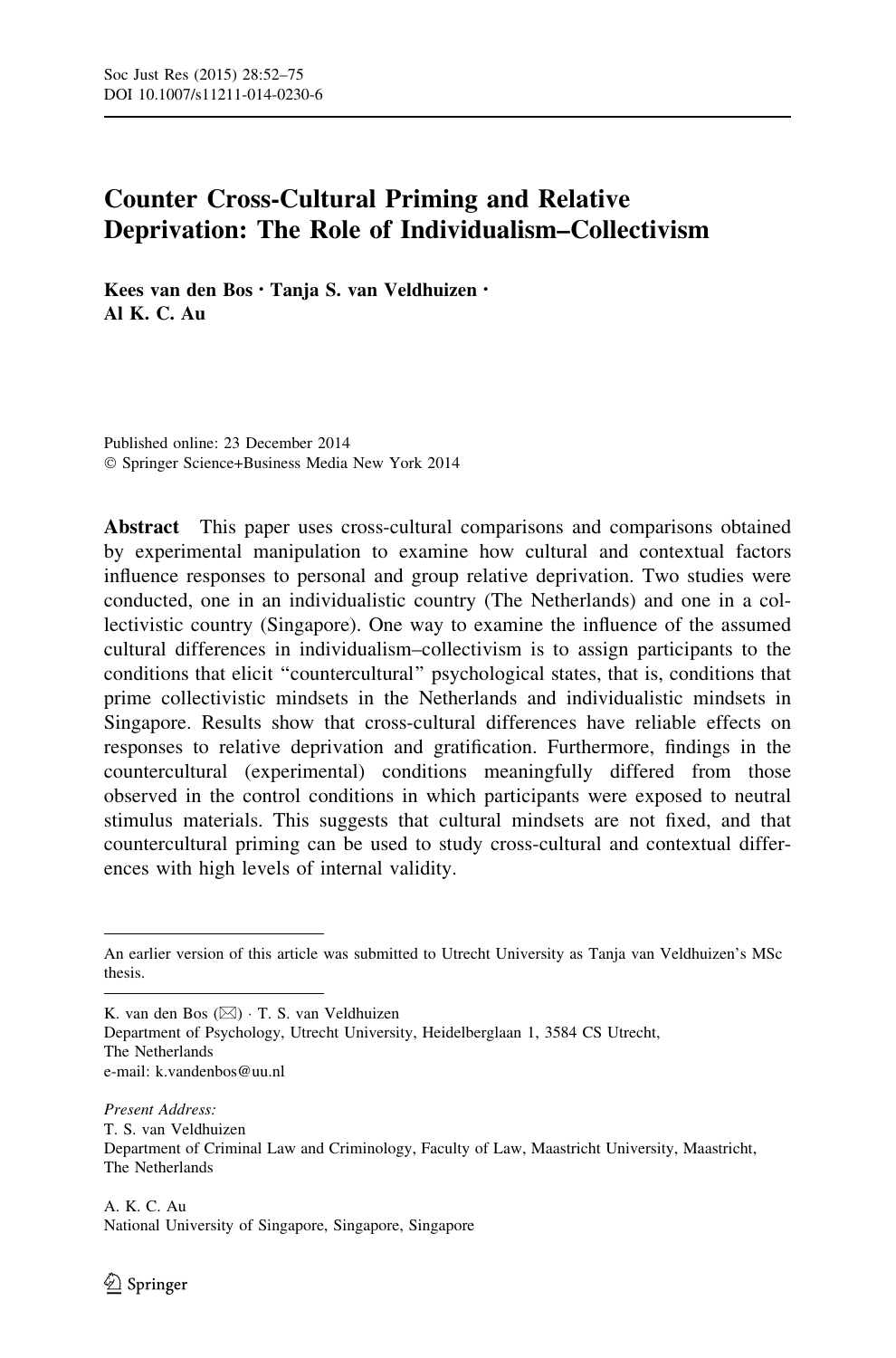**Keywords** Relative deprivation  $\cdot$  Individualism  $\cdot$  Collectivism  $\cdot$  Cross-cultural differences - Contextual differences - Experimental control - Countercultural priming

Relative deprivation theory describes the responses that are elicited when people feel they are unjustly treated relative to a standard. The experience of relative deprivation has been shown to impact a variety of reactions, such as people's fairness judgments and their intentions to criticize and voice their opinions (e.g., Crosby, [1976](#page-21-0); Smith & Ortiz, [2001](#page-22-0); Walker & Mann, [1987](#page-23-0)). Furthermore, the standards to which people are responding can consist of various things, such as a similar other person or a comparable other group (Crosby, [1976;](#page-21-0) Runciman, [1996;](#page-22-0) Stouffer, Suchman, DeVinney, Star, & Williams, [1949;](#page-22-0) Walker, [1999](#page-23-0)). Imagine, for example, that year-end bonuses are allocated within your company following two possible situations. In the first situation, you get a lower year-end-bonus than your immediate co-worker. In the second situation, all employees in your department get a lower year-end bonus than the employees in another department. In both situations you get the same absolute amount of money thus, objectively, you are equally well off in both situations. Still, research shows that people may react quite differently to these situations (see, e.g., Smith & Ortiz, [2001](#page-22-0); Smith, Pettigrew, Pippin, & Bialosiewicz, [2012\)](#page-22-0). Similarly, people may respond quite differently when their bonus is better than what other persons versus other groups receive (e.g., Dambrun, Taylor, McDonald, Crush, & Méot, [2006;](#page-21-0) Guimond & Dambrun, [2002;](#page-21-0) Moscatelli, Albarello, Prati, & Rubini, [2014\)](#page-22-0).

In the current paper, we examine how people respond to issues of personal deprivation (being disadvantaged as an individual relative to a similar other individual) and group deprivation (being disadvantaged as a group member relative to a similar other group; Walker, [1999](#page-23-0)). We contrast this with how people respond to issues of personal gratification (being advantaged as an individual relative to a similar other individual) and group gratification (being advantaged as a group member relative to a similar other group). In exploring these issues, we focus on the question of why people sometimes are more sensitive to treatment as an individual whereas in other circumstances they are more sensitive to treatment as a group member. To that end, we note that earlier studies have linked responses to personal and group deprivation to social identity concepts (e.g., Ellemers, [2001;](#page-21-0) Kawakami & Dion, [1993;](#page-21-0) Smith, Spears, & Oyen, [1994\)](#page-22-0). Specifically, it has been argued that people, whose personal identity is salient in a given situation, are more likely to be sensitive to comparisons that affect them as an individual relative to another individual than to comparisons that affect them as a group member. Therefore, they are thought to be primarily affected by the presence of personal deprivation or personal gratification. In contrast, people whose group membership is salient are assumed to be more sensitive to comparisons that target them as a group member, and are therefore assumed to respond more strongly to issues of group deprivation and group gratification.

Research findings support this reasoning. For example, Kawakami and Dion [\(1993](#page-21-0)) primed participants in a college setting such that either strong identification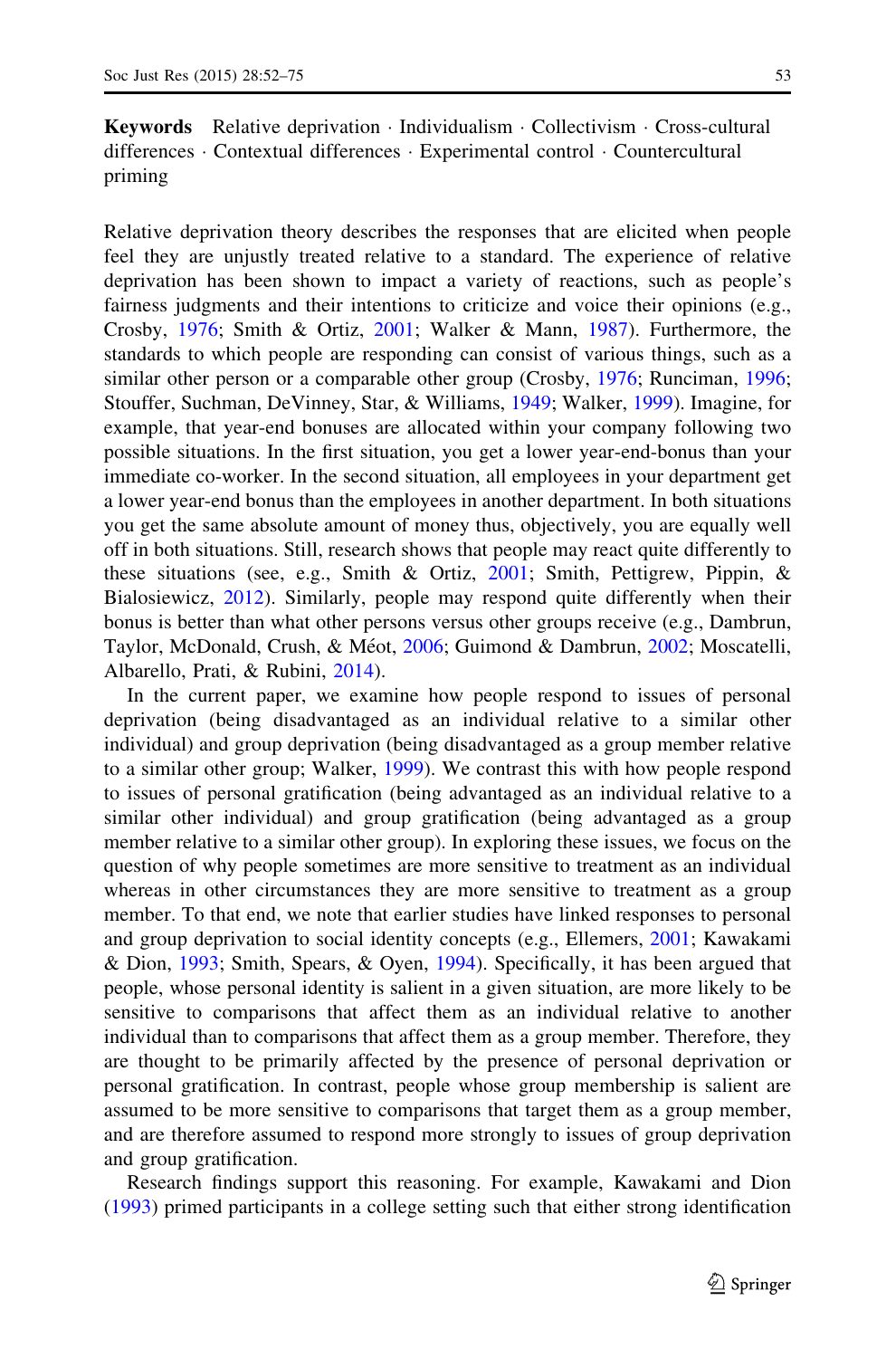with their tutor group was made salient or personal identity was made salient. The authors manipulated whether personal or group deprivation was present or absent. Findings showed that participants whose group membership was salient reported more feelings of group deprivation and stronger intentions to engage in collective action. In contrast, participants whose personal identity was salient were more likely to undertake individual actions against the injustice. Furthermore, Smith et al. [\(1994](#page-22-0)) primed psychology students with either a specific group identity or with a personal identity. Then, half of the participants were both personally and group deprived, whereas the other half of the participants were personally gratified but group deprived. Findings obtained revealed that justice judgments about the situation depended on whether their group membership was salient or not.

The studies reviewed suggest that a focus on group membership or the individual identity does influence feelings of group and personal deprivation. Building and extending on these insights, we argue that not only situational variations in personal or group identity influence responses to relative deprivation and relative gratification, but also more chronic inclinations to respond in individualistic or collectivistic terms can impact fairness judgments and intentions to voice opinions following experiences of relative deprivation and relative gratification. In our attempt to provide evidence for this line of reasoning, we link relative deprivation theory to the cultural dimension of individualism versus collectivism (Hofstede, [2001\)](#page-21-0).

### Individualism and Collectivism

One type of chronic focus on the individual or the group is represented by the cultural dimension of individualism versus collectivism. Work on this cross-cultural dimension suggests that in individualistic societies people mainly think in terms of "I" and see themselves as unique individual beings. In contrast, in collectivistic societies people are assumed to think more in terms of "we," thereby primarily viewing themselves in terms of important group memberships (Hofstede, [2001\)](#page-21-0). Accordingly, individualistic societies attach importance to individual initiative, achievement, and autonomy. In these cultures, you are supposed to take care of yourself and to protect your personal goals (e.g., Heine, Markus, Lehman, & Kitayama, [1999;](#page-21-0) Hofstede, [2001;](#page-21-0) Oyserman, [2011;](#page-22-0) Oyserman, Coon, & Kemmelmeier, [2002;](#page-22-0) Sedikides, Gaertner, & Toguchi, [2003;](#page-22-0) Triandis, McCusker, & Hui, [1990\)](#page-22-0). In contrast, collectivistic societies primarily value belonging to a group. Here, it is expected that people invest in social relationships, and fulfill their obligations to the group (e.g., Heine et al., [1999](#page-21-0) Hofstede, [2001;](#page-21-0) Oyserman, [2011;](#page-22-0) Oyserman et al., [2002;](#page-22-0) Sedikides et al., [2003](#page-22-0); Triandis et al., [1990](#page-22-0)).

Thus, individualism can be described as a mindset in which personal identities are chronically salient, whereas collectivism can be portrayed as a mindset in which group identities are chronically salient. This led us to expect that people from individualistic and collectivistic cultures should respond differently to personal and group deprivation and/or gratification. Specifically, we expected that personal deprivation and gratification should have a greater impact among participants from individualistic cultures than from participants from collectivistic cultures, whereas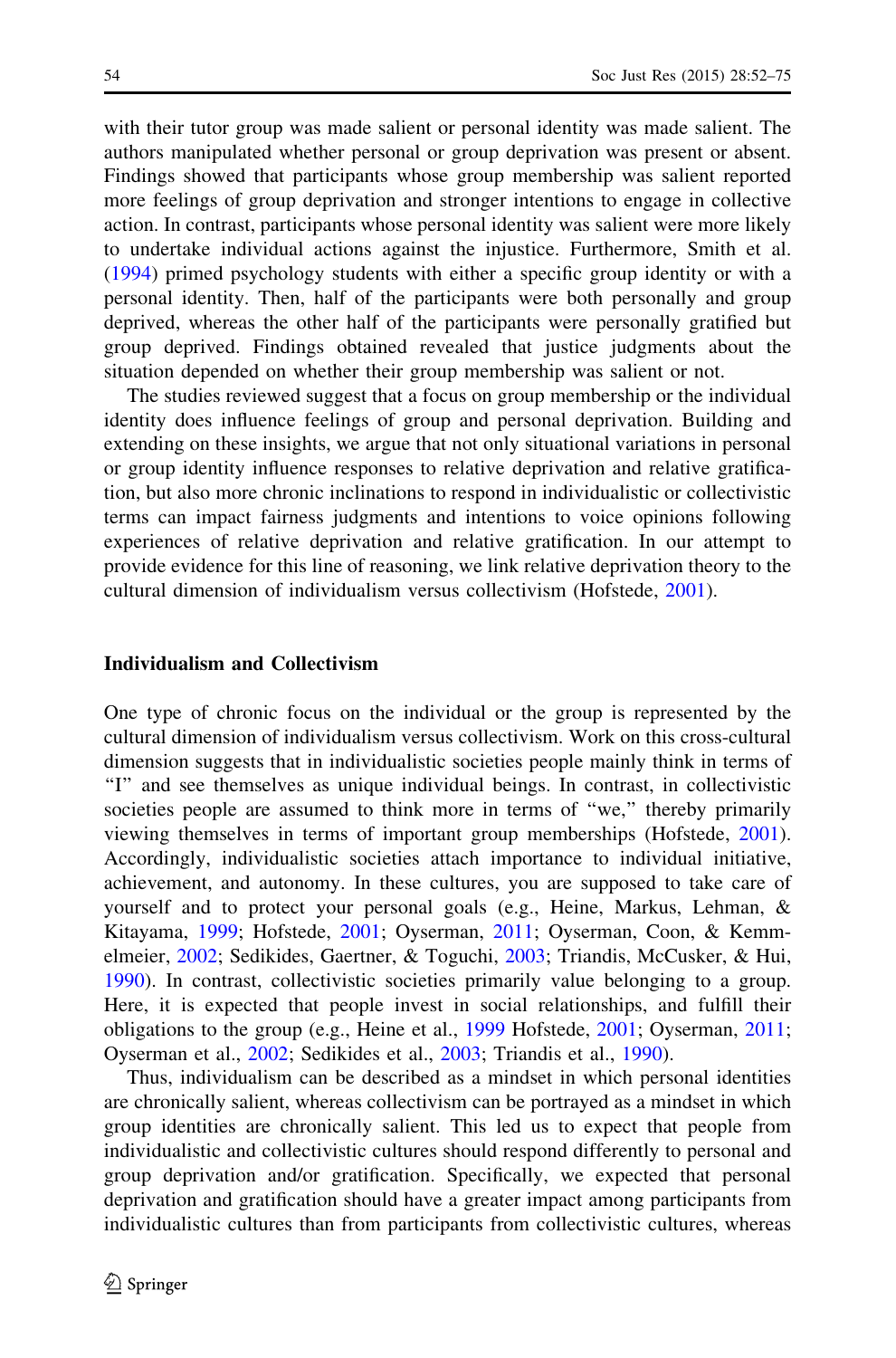group deprivation and gratification should be more important in samples obtained in collectivistic cultures than in samples from individualistic cultures.

Importantly, however, our predictions also included contextual effects. That is, we proposed that normally individualists and collectivists respond to personal and group treatment according to mindsets that are the cultural ''default.'' However, when mindsets are made salient that are opposite to the culturally default mindsets; this will probably have an influence on their reactions in the direction of the salient contextual mindsets. Thus, we argued that it is possible to manipulate cultural mindsets and to push people's responses to relative deprivation and relative gratification in countercultural directions.

Although this position might seem controversial (cf. Heine et al., [1999\)](#page-21-0), it is consistent with a view on culture as a flexible and dynamic system, rather than a fixed set of stable characteristics (see, e.g., Hong, [2009](#page-21-0); Hong & Chiu, [2001;](#page-21-0) Kühnen, Hannover, & Schubert, [2001;](#page-21-0) Matsumoto & Hee Yoo, [2006;](#page-22-0) Miller, [2002;](#page-22-0) Oyserman, [2011;](#page-22-0) Oyserman & Lee, [2008](#page-22-0); Van den Bos et al., [2010](#page-22-0); Van den Bos, Brockner, Van den Oudenalder, Kamble, & Nasabi, [2013](#page-22-0)). Specifically, cultural expressions may be malleable by context and meaning that whether people adhere to mindsets that are default in their culture actually depends on the situation that they are in (e.g., Oyserman, [2011](#page-22-0); Oyserman & Lee, [2008;](#page-22-0) Van den Bos et al., [2010,](#page-22-0) [2013\)](#page-22-0). As long as a default cultural mindset is valued and expected in a given situation, people's reactions to personal and group treatment will reflect responses to this pro-cultural mindset. However, if countercultural mindsets are made salient, people's reactions might be affected significantly by these countercultural mindsets.

The idea behind our position is that mindsets belonging to the cultural system that people grow up in are easily accessible. Yet, in the modern world, people do have knowledge of norms and mindsets that are opposite of their default cultural mindsets. These latter countercultural mindsets can be made salient through contextual priming. For example, a collectivist who normally focuses on a duty to the ingroup, might be asked to think of his or her personal uniqueness and personal expectations. Research shows that, as a result of this task, personal goals become salient and individualistic mindsets are temporarily induced (Oyserman & Lee, [2007;](#page-22-0) Trafimow, Triandis & Goto, [1991](#page-22-0)). Consequentially, the person who engaged in the individual priming task is likely to perceive the social world through a more individualistic perspective and respond in a countercultural way (Oyserman  $& Lee$ ) [2007\)](#page-22-0).

Thus, we hypothesized that both cultural differences and contextual differences can affect responses to personal and group deprivation and/or gratification. Normally, people interpret a situation from the perspective of their chronically available cultural mindset. Consequently, individualists should be more sensitive to personal deprivation and personal gratification, whereas collectivists should be more sensitive to group deprivation and group gratification. However, we expected that if countercultural mindsets are salient in the social context, participants from individualist cultures will adhere more strongly to collectivistic mindsets, whereas participants from collectivist cultures will respond in more individualistic ways (compared to when countercultural mindsets are not salient). We studied these effects using a countercultural priming paradigm.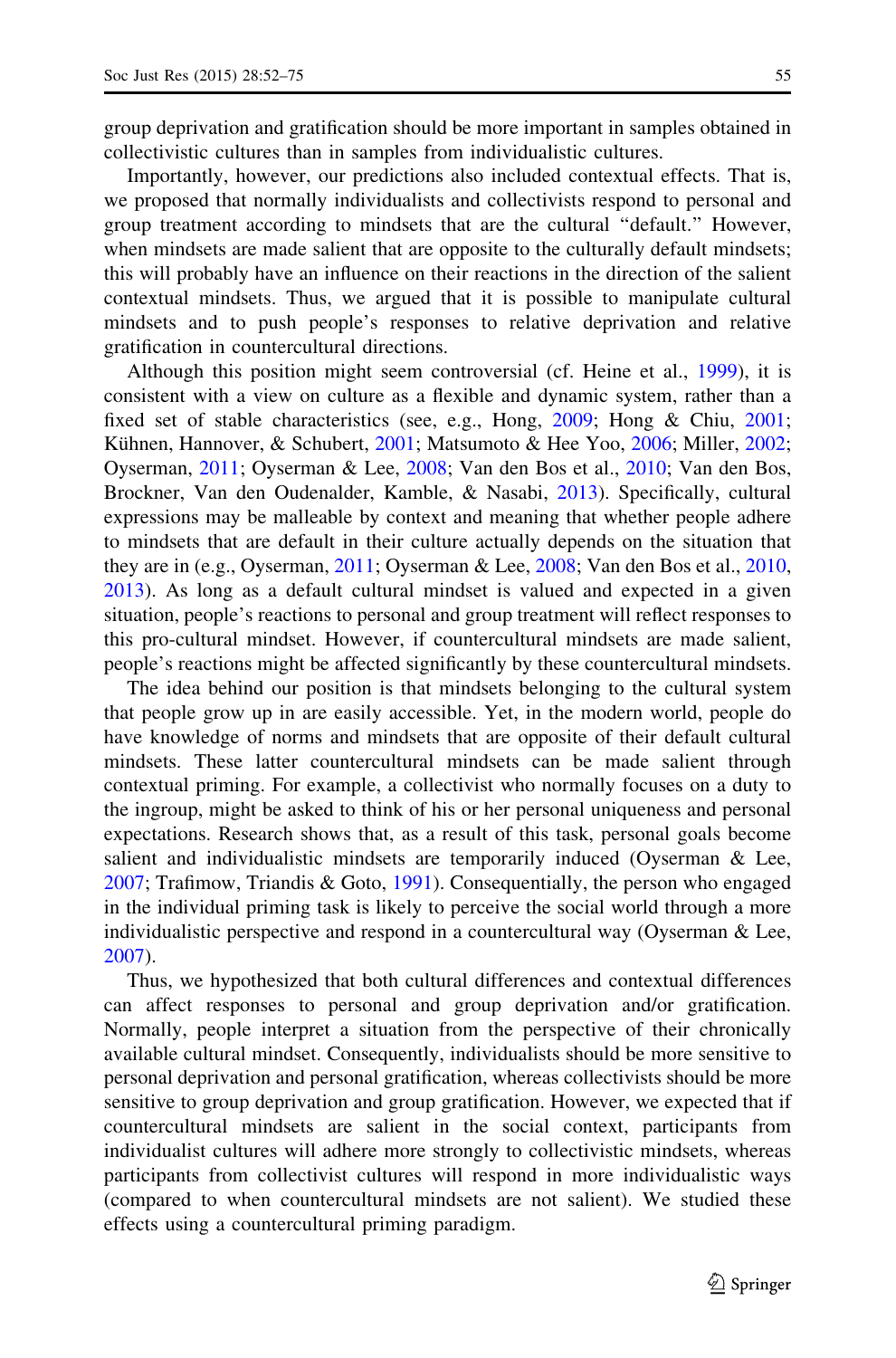# Studying Cross-Cultural Differences with a Countercultural Priming Paradigm

A nagging concern when studying cross-cultural differences is that one often has to refer to samples from cultures that are conveniently accessible. Furthermore, in many cross-cultural studies there often is not enough empirical evidence for the assumed psychological mechanisms (Brockner, [2003\)](#page-21-0). That is, frequently crosscultural research studies include people from two or more countries and assume that the research participants differ on certain psychological dimensions. These differences on psychological dimensions are then assumed to affect subsequent reactions of the participants. As noted by Van den Bos et al. [\(2013](#page-22-0)), if the research findings suggest that the participants in the different countries react differently, and that these reactions are in accordance with the psychological dimensions presumed to differ across cultures, it is still necessary to provide evidence that the culturally varying reactions can be attributed to the hypothesized psychological dimensions.

Researchers sometimes try to provide such evidence by measuring the relevant psychological dimensions, and then use tests of mediation to asses whether the cultural differences were attributable to the psychological dimensions (Van den Bos et al., [2013](#page-22-0)). However, measuring the hypothesized mediating psychological dimensions may be difficult (see, e.g., Spencer, Zanna, & Fong, [2005](#page-22-0)). For example, the psychological dimensions may refer to unconscious processes that are difficult to assess. Relatedly, measuring psychological dimensions in cross-cultural research often involves self-reports, which may be problematic because of people's unwillingness or inability to disclose their true beliefs (e.g., Nisbett  $\&$  Ross, [1980\)](#page-22-0). Furthermore, a well-known issue in cross-cultural studies is that measures of the same construct may not mean the same thing to people from different cultures (Hui & Triandis, [1985;](#page-21-0) Matsumoto, [2003](#page-22-0)). In short, there may be important problems associated with measuring the psychological dimensions presumed to account for cross-cultural differences. In addition, even when it is possible to measure reliably the hypothesized psychological mediators of the effects of culture, the ensuing statistical analyses can at best provide only correlational evidence which limits the empirical strength of the study in question (Van den Bos et al., [2013](#page-22-0)).

In the present paper, we argue that there is a need in cross-cultural research to not only provide evidence of why people from different cultures show different reactions, but also to do so in ways that entail a high degree of internal validity (Van den Bos et al., [2010](#page-22-0)). In fact, for purposes of internal validity an experimental approach in which participants are randomly assigned to conditions differing along the psychological dimension hypothesized to account for the results may have important advantages. For example, one of the virtues of such an approach is that it is likely to hold constant all factors other than the construct being manipulated. As a result, differences that emerge on dependent variables are likely to have been causally influenced by the manipulated construct (Van den Bos et al., [2013](#page-22-0)). In the current paper, we employ such an experimental approach to cross-cultural research on relative deprivation and relative gratification using a method in which we prime (vs. do not prime) countercultural mindsets among people from individualistic and collectivistic cultures, and we assess how the resulting variations in culture (i.e.,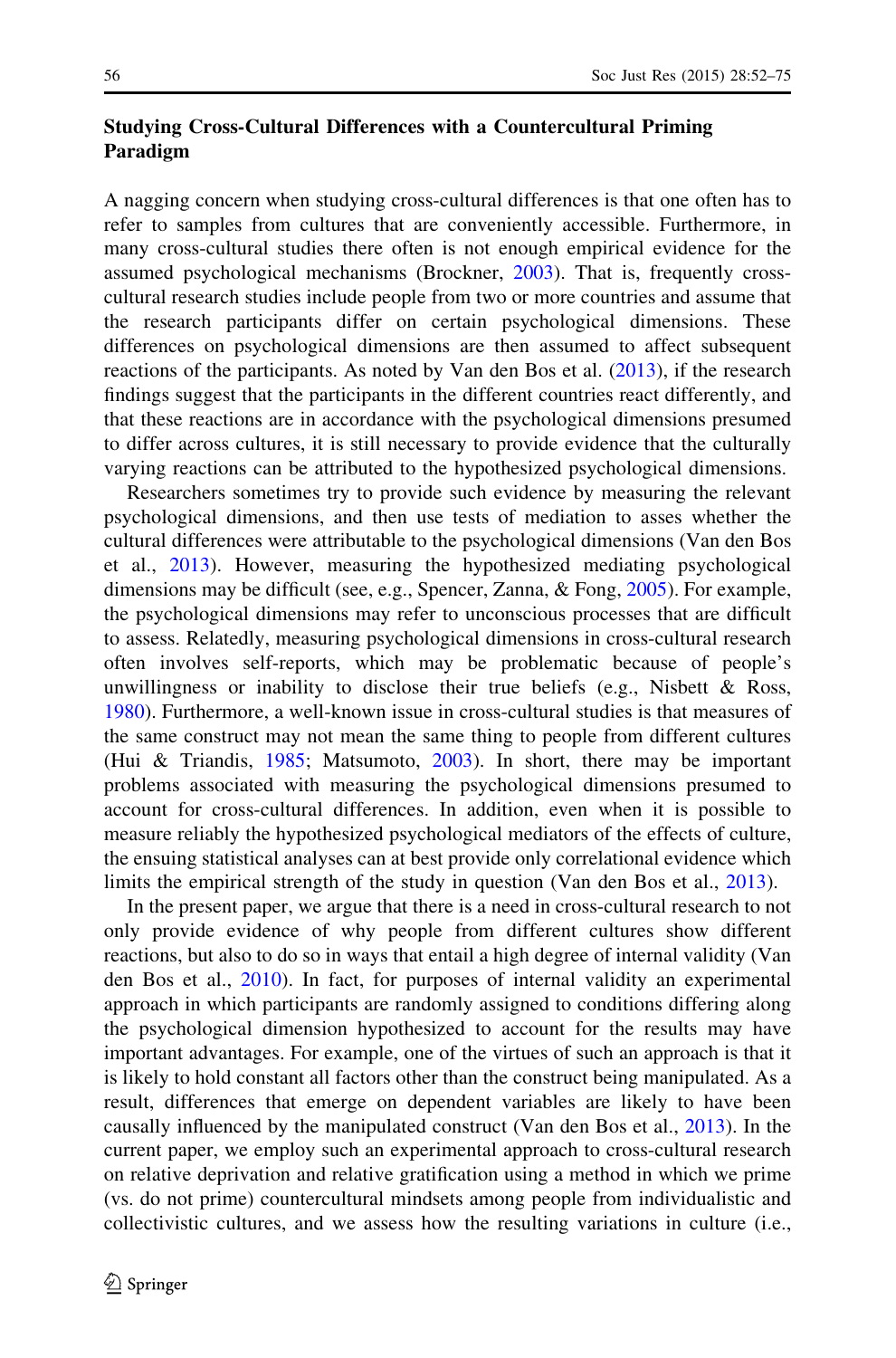country) and context (i.e., experimental condition) impact participants' reactions to being deprived or advantaged as an individual person or as a member of a group.

There is growing evidence for the possibility of priming culture (see, e.g., Bechtoldt, Choi, & Nijstad, [2012;](#page-21-0) Bechtoldt, De Dreu, Nijstad, & Choi, [2010;](#page-21-0) Kühnen et al., [2001;](#page-21-0) Kühnen & Oyserman, [2002;](#page-22-0) Oyserman & Lee, [2008;](#page-22-0) Van den Bos et al., [2010,](#page-22-0) [2013\)](#page-22-0). Earlier studies that explicitly used a countercultural priming paradigm did so in the context of differences in masculinity–femininity (Van den Bos et al., [2010\)](#page-22-0) and power distance (Van den Bos et al., [2013\)](#page-22-0) and focused on responses to being allowed or denied opportunities to voice one's opinions. Relative deprivation obviously plays a very important role in people's lives across this world and so do differences in individualism and collectivism. As noted by Baumeister [\(2005](#page-21-0), p. 177): ''Today, the vast majority of cultural psychologists focus on comparing Eastern and Western cultures, because these are the most reliably different.'' Thus, we think the studies to be presented here are important for both the study of cross-cultural differences and relative deprivation.

### The Current Research

Two studies are presented in the current paper. Study 1 was executed in The Netherlands and Study 2 took place in Singapore. The Netherlands score high on the individualism versus collectivism dimension (i.e., 80; Hofstede Centre, [2013\)](#page-21-0), suggesting that the Dutch normally tend to be focused on their personal state of affairs and primarily think of themselves in terms of "I" (Hofstede, [2001\)](#page-21-0). Singapore, on the other hand, scores low on this dimension (i.e., 20; Hofstede Centre, [2013\)](#page-21-0), indicating that Singaporeans tend to be oriented toward the group and are likely to think in terms of "we" (Hofstede, [2001](#page-21-0)).

Thus, the Netherlands and Singapore are at opposite ends of the individualism versus collectivism dimension. This is not to say that no other cultural dimensions could distinguish the Netherlands and Singapore, but the clear distinction in individualism and collectivism between the two countries helped us when operationalizing the countercultural priming manipulation that we induced in both studies presented here. That is, building on earlier studies that used a countercultural priming paradigm (Van den Bos et al., [2010](#page-22-0), [2013\)](#page-22-0), in both our studies half of the participants were primed with stimuli that have been shown in earlier studies to be perceived in neutral ways by research participants and that we assumed would keep their chronically accessible cultural mindset intact. We expected that in this control condition—in which countercultural priming was absent—research participants would adhere to mindsets that can be assumed to be default and belonging to their national culture. In contrast, the other half of the participants were presented with countercultural primes. Specifically, using the conceptualization by Trafimow et al. [\(1991](#page-22-0)), we constructed individualistic and collectivistic primes. The Dutch participants in the countercultural or experimental condition of Study 1 responded to a collectivistic prime (Trafimow et al., [1991](#page-22-0)), and the Singaporean participants in the countercultural or experimental condition of Study 2 responded to an individualistic prime (Trafimow et al., [1991\)](#page-22-0). We predicted that when people had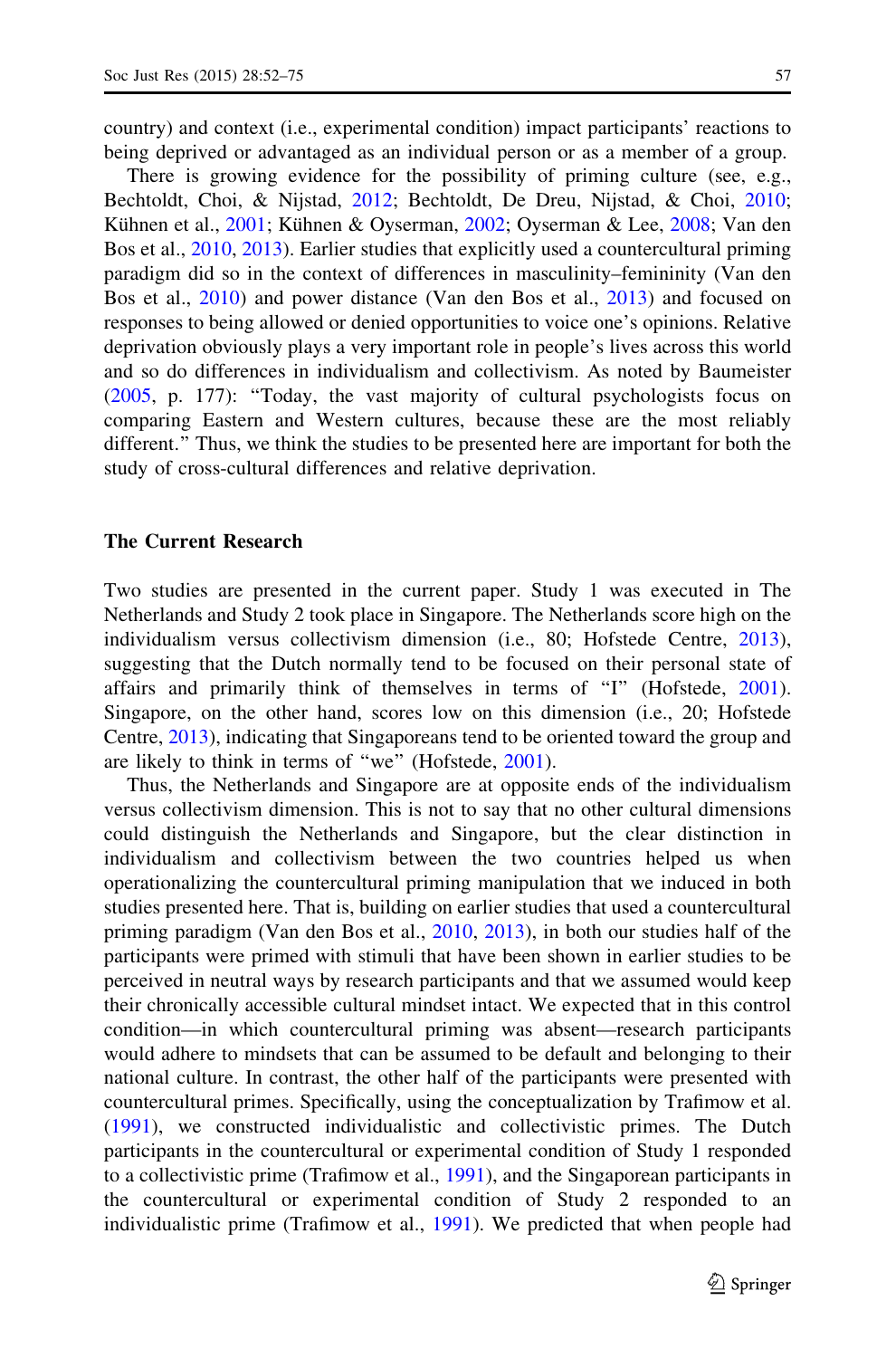been (vs. had not been) brought in these countercultural mindsets their reactions would adhere more strongly to norms and values that are normally not associated with their cultural background (Van den Bos et al., [2010](#page-22-0), [2013](#page-22-0)).

Because our experimental priming manipulations were designed to capture specifically the individualism versus collectivism dimension (Trafimow et al., [1991\)](#page-22-0), we argued that we could attribute participants' reactions following the priming manipulations to this dimension. We used this insight to assess how our participants responded to outcomes in terms of fairness judgments and their intentions to voice their opinions. In all the conditions, participants received the same outcome and this outcome was unfair in all the conditions. We varied those standards to which participants responded such that when participants were deprived their outcome was worse than the outcome of others, whereas when participants were advantaged their outcome was better than the outcome of others. We also varied that participants were affected either as an individual relative to other individuals or as a member of a group relative to another group. We predicted that when an individualistic norm was salient, participants' ratings of fairness and willingness to criticize a decision would be influenced by their personal advantage or disadvantage. We predicted that when a collectivistic norm was salient, participants' ratings of fairness and willingness to citizen would be influenced by their group's advantage or disadvantage.

Study 1

### Method

Participants and Design Two hundred and thirty-nine students at Utrecht University in the Netherlands participated in Study 1 (75 men, 164 women;  $M_{\text{age}} = 20.86$ , SD<sub>age</sub> = 2.25). Participants were randomly assigned to one of the conditions of a 2 (countercultural priming: absent vs. present)  $\times$  2 (deprivation: deprived vs. advantaged)  $\times$  2 (level of treatment: personal vs. group) betweensubjects design.

Experimental Procedure Students were invited to participate in the paper-andpencil experiment in designated study areas or university canteens. Participants took part on a voluntary basis and were not paid for their participation. The questionnaire that made up the experiment consisted of four parts: a priming manipulation; a filler task; the relative deprivation manipulation with dependent variables; and an assessment of demographics. Participants were quite fluent in English and all materials were written in English in an attempt to control language effects between Studies 1 and 2.

The questionnaire started with the priming manipulation. The condition in which countercultural priming was present to our Dutch participants was modeled directly after the collectivistic prime of the Similarities and Differences with Family and Friends (SDFF) task (Trafimow et al., [1991](#page-22-0)). Accordingly, participants in this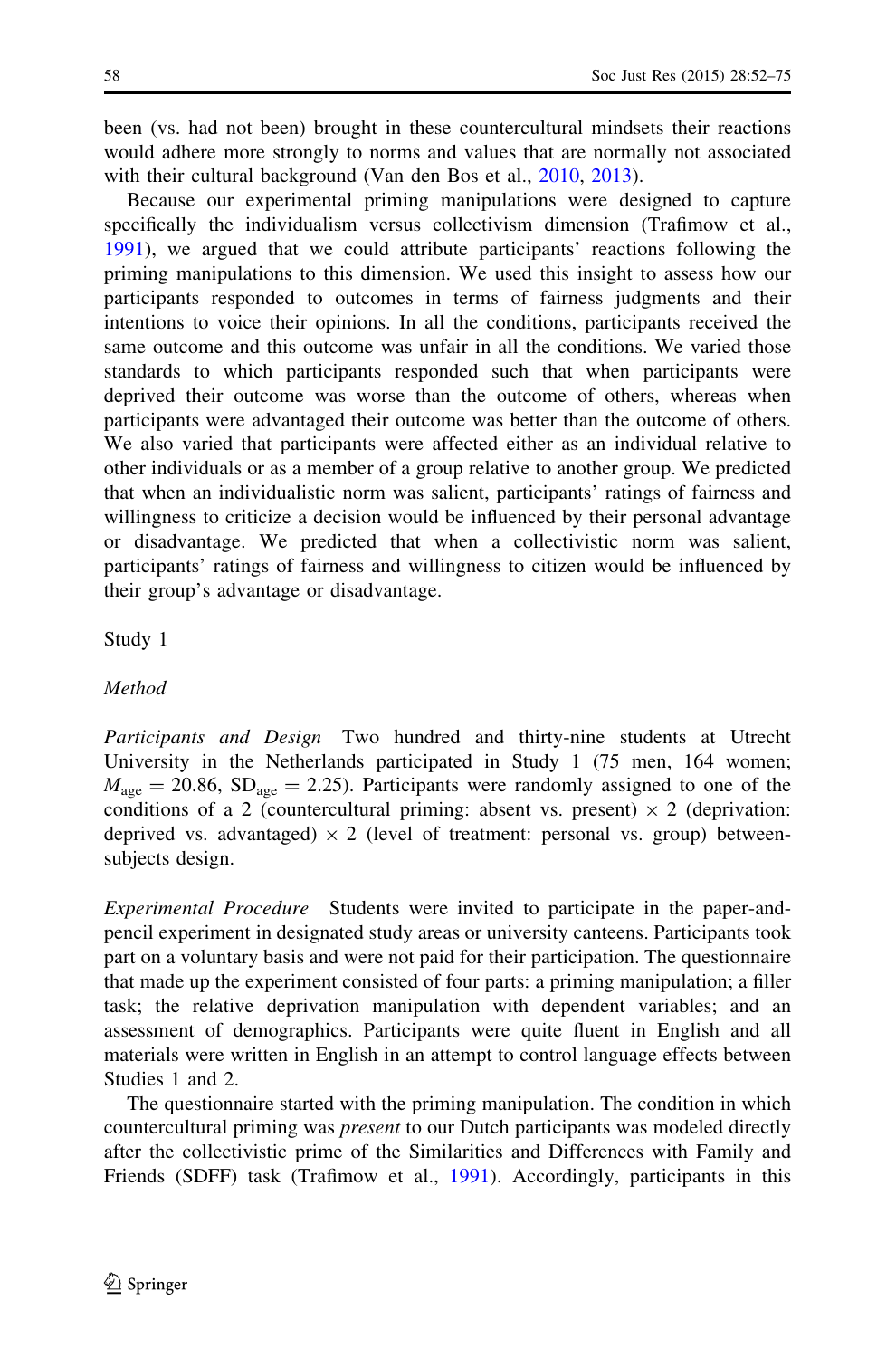condition were informed that recent research has shown that people's thoughts about their friends and family tell a lot about them and that we therefore asked them to think about their friends and family and to complete the following two questions to that effect: (1) ''Please think for a minute about what you have in common with your family and friends. How are you similar to each other?," and (2) "What do your family and friends generally expect you to do?.'' Similar primes have been shown to effectively alter cultural mindsets (Oyserman & Lee, [2007](#page-22-0)).

The condition in which countercultural priming was *absent* was modeled after stimulus materials that served successfully as control primes in various earlier studies (see, e.g., Greenberg, Solomon, & Pyszczynski, [1997\)](#page-21-0). Specifically, participants were told that recent research has shown that people's thoughts about watching television tell a lot about them and that we therefore asked them to think about watching television and complete the following two questions related to this issue: (1) "Please think for a minute about watching television. How would you describe a typical moment of watching television?,'' and (2) ''With what expectations do people generally watch television?.'' Earlier research suggests that these kinds of questions are perceived in neutral ways by participants and leave their default mindsets intact (e.g., Loseman, Miedema, Van den Bos, & Vermunt, [2009;](#page-22-0) Van den Bos, [2001;](#page-22-0) Van den Bos et al., [2012,](#page-22-0) [2013;](#page-22-0) Van den Bos & Miedema, [2000;](#page-23-0) Van Prooijen, Van den Bos, & Wilke, [2002](#page-23-0)).

To let the priming manipulation sink in, participants continued by filling out the Positive And Negative Affective Schedule (PANAS; Watson, Clark, & Tellegen, [1988\)](#page-23-0). In line with earlier research (e.g., Greenberg et al., [1997;](#page-21-0) Loseman et al., [2009;](#page-22-0) Van den Bos, [2001](#page-22-0); Van den Bos et al., [2012](#page-22-0), [2013;](#page-22-0) Van den Bos & Miedema, [2000](#page-23-0); Van Prooijen et al., [2002](#page-23-0)), this scale served as a filler task. The scale consists of 10 items measuring positive affective states ( $\alpha = .86$ ) and 10 items measuring negative affective states ( $\alpha = .87$ ).<sup>1</sup>

After filling out the PANAS, both deprivation and level of treatment were manipulated. To this end, participants were asked to read and respond to scenarios about the allocation of year-end bonuses. In all conditions, the scenarios started with the following introduction.

Imagine that you are working as a consultant at a medium-sized company. The company has two similar departments that are only slightly different in the clients they serve. Each department holds approximately 15 persons. Your

<sup>&</sup>lt;sup>1</sup> Please note that after the prime manipulation and before reading the scenarios (which included the deprivation and level of treatment manipulations), participants completed the 20 items that, combined, constitute the PANAS (Watson et al., [1988\)](#page-23-0). The PANAS items asked participants to indicate their present affective states. Importantly, after having read the scenarios (and hence having completed all manipulations), participants completed different questions. Specifically, participants then were asked to answer 24 questions about the situation portrayed in the scenarios (see Van Veldhuizen, [2013](#page-23-0)). We included the PANAS in our studies because earlier research shows that priming manipulations that use open-ended questions to induce mindsets have stronger effects when followed by filler tasks. Thus, as in earlier studies (e.g., Greenberg et al., [1997;](#page-21-0) Loseman et al., [2009](#page-22-0); Van den Bos, [2001](#page-22-0); Van den Bos et al., [2012,](#page-22-0) [2013;](#page-22-0) Van den Bos & Miedema, [2000;](#page-23-0) Van Prooijen et al., [2002\)](#page-23-0), the PANAS served as a filler task in our studies and (as mentioned in Footnotes 2 and 4) controlling for positive and negative affective states as assessed by the PANAS did not alter the findings reported. Therefore, the effects of affective states are not reported further. Data and stimulus materials are available on request.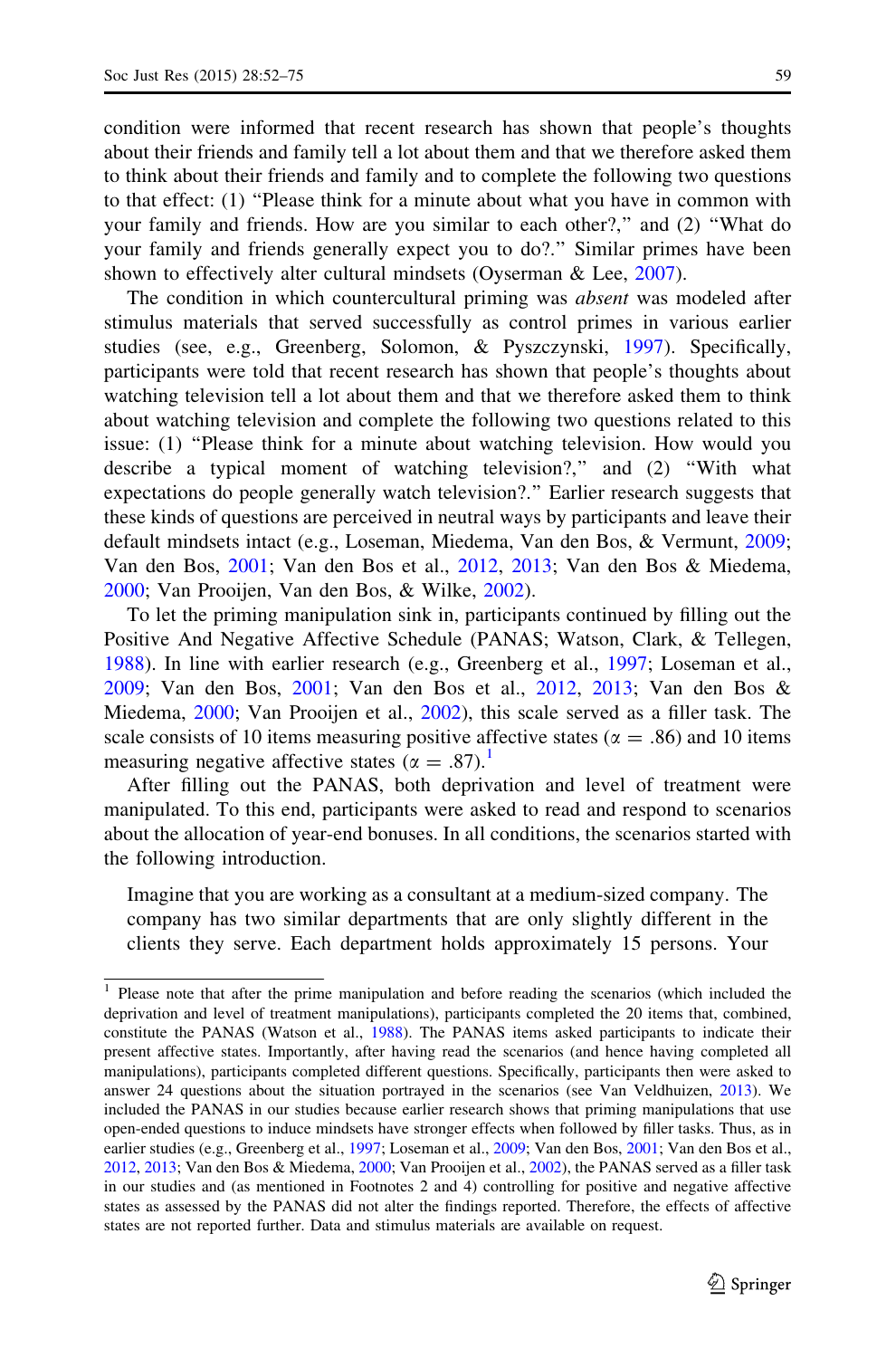position is in one of the two departments. So far, you feel valued by the management. Furthermore, the secondary benefits are very good, so you are pretty happy about your position. Every year the company awards a year-end bonus to both departments, to thank them for their hard work. Thus, when the end of the year is coming into sight, you already start thinking about how to spend the bonus this year.

In each condition, the scenario ended with two sentences in which all participants were informed that they received a year-end bonus of  $\epsilon$ 500. Thus, the year-end bonus amount was always the same. The sentences were set up in such a way that deprived participants received a lower year-end bonus than others, whereas advantaged participants received a higher year-end bonus than others. Level of treatment was manipulated such that participants were affected either as a member of the department relative to the other department or affected as an individual worker relative to their immediate co-workers. Specifically, when participants were group deprived the scenario ended as follows:

Without warning or explanation, the management reveals that this year the bonus will be different for each department. Employees in your department will receive €500 this year, whereas the employees in the other department will receive €1000.

Participants who were *personally deprived* read the following two sentences:

Without warning or explanation, the management reveals that this year the bonus will be different for each employee. You will receive  $\epsilon$ 500 this year, whereas your 14 immediate co-workers each will receive €1000.

Participants who were *group advantaged* read the following:

Without warning or explanation, the management reveals that this year the bonus will be different for each department. Employees in your department will receive €500 this year, whereas the employees in the other department will receive  $€100$ .

Finally, participants who were *personally advantaged* read:

Without warning or explanation, the management reveals that this year the bonus will be different for each employee. You will receive €500 this year, whereas your 14 immediate co-workers each will receive €100.

We report all manipulations, all data exclusions, and all measures in our studies (Simmons, Nelson, & Simonsohn, [2012](#page-22-0)), so we note that the scenarios were followed by 24 items measuring different categories of reactions such as fairness judgments, intentions to voice opinions, and positive and negative feelings about treatment in the scenarios. All questions were answered on 7-point scales ( $1 = not$ ) at all,  $7 = \text{very much}$  and univariate analyses revealed that participants of Study 1 responded strongest in terms of our predictions to the following three items: ''How fair do you think the  $\epsilon$ 500 bonus is?," "How fair do you feel you are treated?," and "To what extent do you feel that the  $6500$  is right?" Participants' answers to these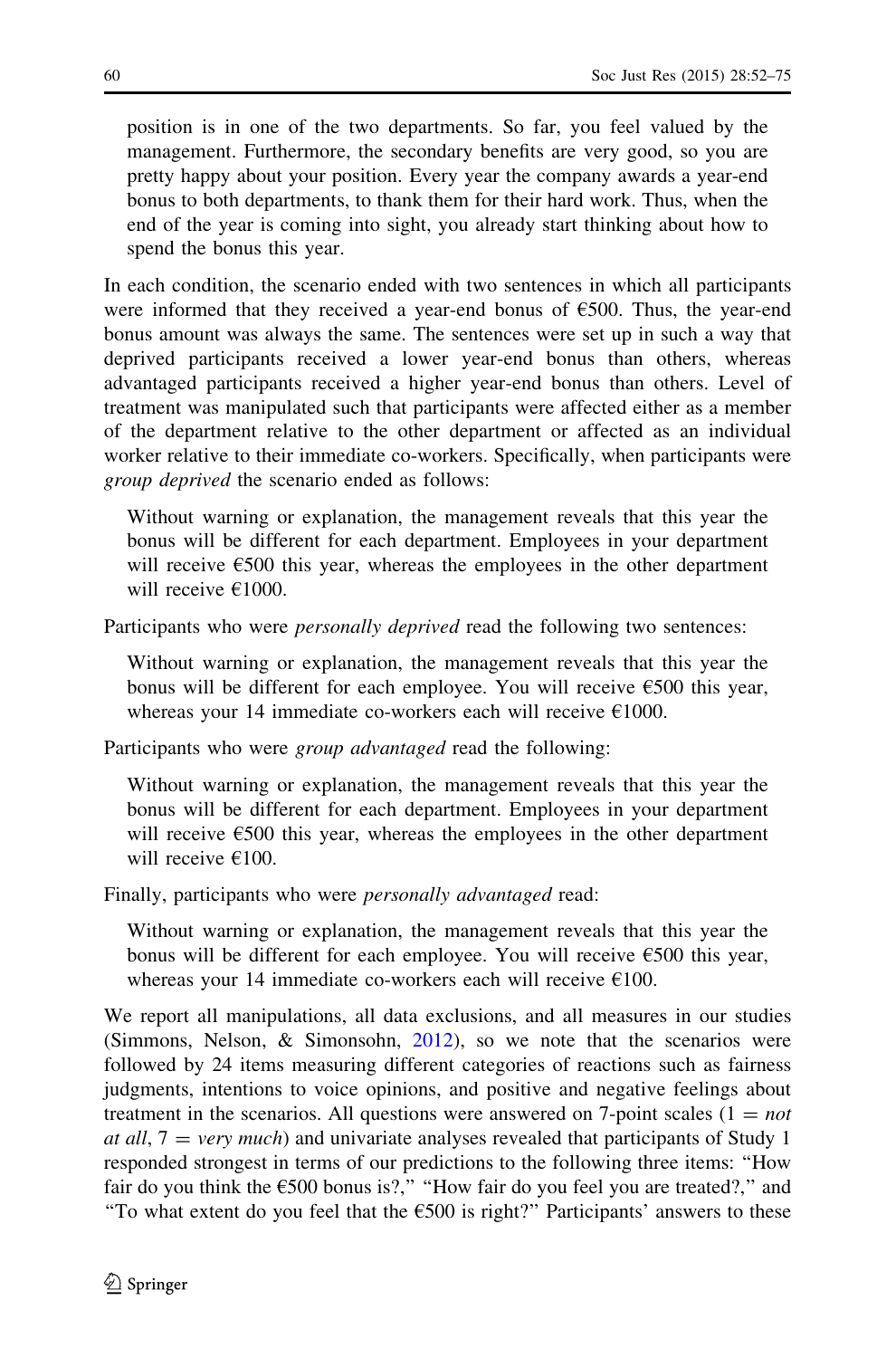questions constituted a reliable fairness judgments scale ( $\alpha = .79$ ). Additionally, we also included in our analyses the items that yielded the strongest effects in the Singaporean sample of Study 2 and that constituted a reliable scale of participants' individual intentions to voice their opinions in Study 1 ( $\alpha = .75$ ). "To what extent would you like to express your opinion about the  $\epsilon$ 500 bonus?," and "To what extent would you like to criticize the management of the company?.'' The way in which these two scales were constructed will be discussed in the General Discussion (see also Van den Bos et al., [2012\)](#page-22-0). Table [1](#page-10-0) shows the grand means, standard deviations, and correlations regarding the dependent variables of Studies 1 and 2. Tables [2](#page-11-0) and [3](#page-11-0) present the means and standard deviations within each cell of the two studies.

### Results

*Fairness Judgments* A 2 (countercultural priming: absent vs. present)  $\times$  2 (deprivation: deprived vs. advantaged)  $\times$  2 (level of treatment: group vs. personal) analysis of variance on the fairness judgments scale revealed a main effect of deprivation,  $F(1, 222) = 11.57$ ,  $p < .002$ ,  $p^2 = .04$ , an interaction effect between deprivation and level of treatment,  $F(1, 222) = 9.97$ ,  $p < .01$ ,  $\eta^2 = .04$ , and the predicted three-way interaction effect between countercultural priming, deprivation, and level of treatment,  $F(1, 222) = 5.11$ ,  $p < .03$ ,  $\eta^2 = .02$ .<sup>2</sup> Other effects were not statistically significant,  $ps > .31$ .

Figure [1](#page-12-0) shows the three-way interaction effect. To interpret this effect, it is relevant to note that in the condition in which countercultural priming was *absent* we obtained a significant two-way interaction effect between deprivation and level of treatment,  $F(1, 222) = 14.64$ ,  $p < .001$ ,  $\eta^2 = .06$ . This effect indicated that, in the absence of countercultural priming, our Dutch participants found it less fair to be personally deprived ( $M = 2.40$ , SD = 1.06) than to be group deprived ( $M = 3.08$ ,  $SD = 0.97$ ,  $F(1, 222) = 4.97$ ,  $p < .03$ ,  $\eta^2 = .02$ . Furthermore, participants found it more fair to be personally advantaged ( $M = 3.55$ , SD = 1.24) than to be group advantaged ( $M = 2.63$  SD = 1.08),  $F(1, 222) = 9.76$ ,  $p < .003$ ,  $\eta^2 = .04$ . Viewed differently, in the absence of countercultural priming, the Dutch participants found

<sup>&</sup>lt;sup>2</sup> Inspecting Cook's ([1977](#page-21-0)) distance measure in this analysis (Cohen, Cohen, West, & Aiken, [2003\)](#page-21-0) revealed that 7 of the 239 participants of Study 1 (2.9 % of the sample) showed a distance score of more than 3 SDs above the mean. These participants were excluded from the main analyses of Study 1. Two other participants (0.8 % of the sample) were also excluded because of missing values on the fairness judgments scale, leaving a total of 230 participants, with 27–30 participants in each cell of our design. Although the answers of at least some of the excluded participants may have deviated from what was expected, including them in our analyses yielded a similar three-way interaction effect between countercultural priming, deprivation, and level of treatment on participants' fairness judgments as is reported in the main text, although in this case the effect was marginally significant only,  $F(1, 1)$ 229) = 3.44,  $p = .065$ ,  $\eta^2 = .01$ . It also should be noted that when controlling for positive and negative affective states as assessed by the PANAS, the predicted three-way interaction was still statistically significant,  $F(1, 189) = 4.58$ ,  $p < .04$ ,  $\eta^2 = .02$ . Therefore, the effects of affective states are not reported further in Study 1.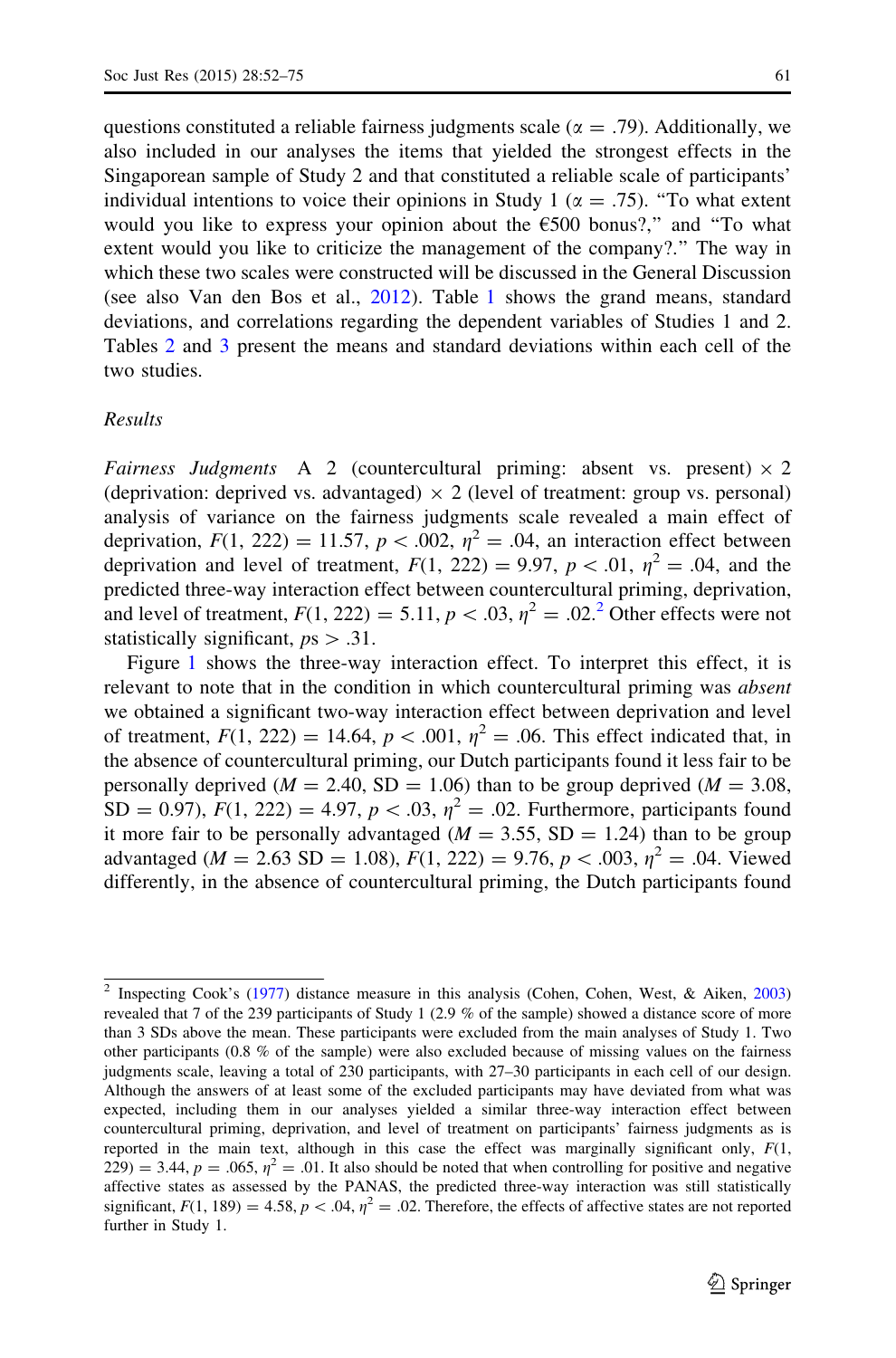|                    | M    | <b>SD</b> | r       |
|--------------------|------|-----------|---------|
| Study 1            |      |           |         |
| Fairness judgments | 3.02 | 1.26      | $-.37*$ |
| Voice intentions   | 4.87 | 1.57      |         |
| Study 2            |      |           |         |
| Fairness judgments | 3.32 | 1.39      | $-.54*$ |
| Voice intentions   | 4.31 | 1.59      |         |
|                    |      |           |         |

<span id="page-10-0"></span>Table 1 Grand means, standard deviations, and correlations regarding the dependent variables of Studies 1 and 2

The correlation coefficients reported are correlations between participants' fairness judgments and their intentions to voice their opinions.  $p < 0.001$ 

it more fair to be personally advantaged than to be personally deprived,  $F(1)$ , 222) = 14.98,  $p < .001$ ,  $\eta^2 = .06$ , and found it equally unfair to be deprived and to be advantaged when they were affected as a group,  $F(1, 222) = 2.30, p > .13$ ,  $n^2 = .01$ .

In the condition in which countercultural priming was present, the interaction effect between deprivation and level of treatment was not statistically significant,  $F(1, 222) = 0.40$ ,  $p > .52$ ,  $q^2 = .00$ . In this condition, there was only a significant main effect of deprivation,  $F(1, 222) = 9.70$ ,  $p < .003$ ,  $\eta^2 = .04$ , indicating that, in the presence of countercultural priming, our Dutch participants found it less fair to be deprived  $(M = 2.61, SD = 1.00)$  than to be advantaged  $(M = 3.27, SD = 1.26)$ .

Voice Intentions A 2 (countercultural priming)  $\times$  2 (deprivation)  $\times$  2 (level of treatment) analysis of variance on participants' intentions to voice their opinions revealed a significant main effect of the deprivation manipulation only,  $F(1)$ , 221) = 6.88,  $p < .01$ ,  $\eta^2 = .03$ <sup>3</sup> Participants were inclined to voice more against being deprived ( $M = 5.20$ , SD = 1.31) than against being advantaged ( $M = 4.68$ ,  $SD = 1.68$ ). The three-way interaction of priming, deprivation, and level of treatment was not statistically significant,  $F(1, 221) = 0.77$ ,  $p > .37$ ,  $\eta^2 = .00$ . Other effects in the  $2 \times 2 \times 2$  analysis were also not statistically significant,  $ps > .11$ .

## **Discussion**

The results we obtained on participants' fairness judgments are in line with the view that people from an individualistic country such as the Netherlands are normally focused on their personal state of affairs such that, in the absence of countercultural priming, our Dutch participants found it less fair to be deprived as an individual than to be deprived as a member of a group, whereas they found it more fair to be advantaged as an individual than to be advantaged as a member of a group. When

 $\overline{3}$  One participant had a missing value on one of the voice items, explaining the degrees of freedom reported.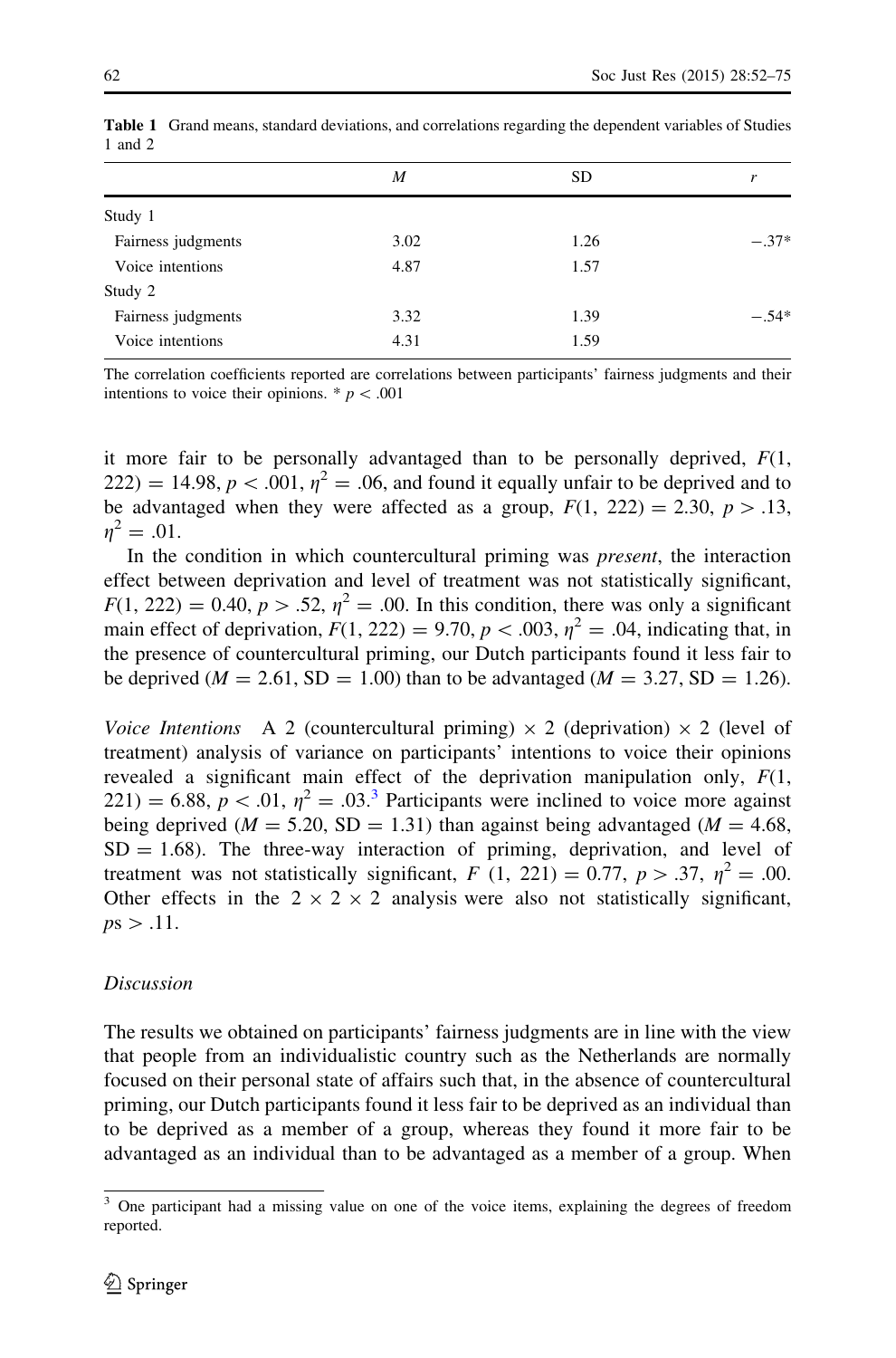| Dependent variable | Countercultural priming absent |           |            |           | Countercultural priming present |           |            |           |
|--------------------|--------------------------------|-----------|------------|-----------|---------------------------------|-----------|------------|-----------|
|                    | Deprived                       |           | Advantaged |           | Deprived                        |           | Advantaged |           |
|                    | M                              | <b>SD</b> | M          | <b>SD</b> | M                               | <b>SD</b> | M          | <b>SD</b> |
| Fairness judgments |                                |           |            |           |                                 |           |            |           |
| Group treatment    | 3.08                           | 0.97      | 2.63       | 1.08      | 2.64                            | 0.93      | 3.16       | 1.35      |
| Personal treatment | 2.40                           | 1.06      | 3.57       | 1.26      | 2.58                            | 1.08      | 3.37       | 1.19      |
| Voice intentions   |                                |           |            |           |                                 |           |            |           |
| Group treatment    | 5.28                           | 1.03      | 4.67       | 1.59      | 5.09                            | 1.21      | 4.72       | 1.74      |
| Personal treatment | 4.82                           | 1.74      | 4.48       | 1.71      | 5.61                            | 1.13      | 4.82       | 1.74      |

<span id="page-11-0"></span>Table 2 Cell means and standard deviations of fairness judgments and voice intentions among Dutch participants as a function of the absence versus presence of the priming of a collectivistic mindset and being deprived or advantaged as a group or person (Study 1)

Means are on 7-point scales with higher values indicating more positive fairness judgments and stronger voice intentions, respectively

Table 3 Cell means and standard deviations of fairness judgments and voice intentions among Singaporean participants as a function of the absence versus presence of the priming of an individualistic mindset and being deprived or advantaged as a group or person (Study 2)

| Dependent variable | Countercultural priming absent |           |            |      | Countercultural priming present |           |            |           |
|--------------------|--------------------------------|-----------|------------|------|---------------------------------|-----------|------------|-----------|
|                    | Deprived                       |           | Advantaged |      | Deprived                        |           | Advantaged |           |
|                    | M                              | <b>SD</b> | M          | SD.  | M                               | <b>SD</b> | M          | <b>SD</b> |
| Fairness judgments |                                |           |            |      |                                 |           |            |           |
| Group treatment    | 2.67                           | 1.14      | 3.95       | 1.20 | 2.94                            | 0.93      | 3.75       | 1.39      |
| Personal treatment | 2.11                           | 1.12      | 4.38       | 1.14 | 2.49                            | 1.09      | 4.24       | 1.15      |
| Voice intentions   |                                |           |            |      |                                 |           |            |           |
| Group treatment    | 5.36                           | 0.99      | 3.62       | 1.42 | 4.68                            | 1.34      | 4.30       | 1.46      |
| Personal treatment | 5.39                           | 0.99      | 3.59       | 1.49 | 5.39                            | 0.93      | 2.74       | 1.27      |

Means are on 7-point scales with higher values indicating more positive fairness judgments and stronger voice intentions, respectively

they were brought in a collectivistic mindset; however, they only found it less fair to be deprived than to be advantaged, regardless of the level on which they were treated.

Thus, Study 1 indicated that when participants responded to neutral stimulus materials our Dutch participants found it less fair to be personally deprived than to be group deprived, which is indicative of an individualistic pattern of responses. Furthermore, absent countercultural priming the Dutch participants found it more fair to be personally advantaged than to be group advantaged, which suggests a selfinterested effect. In this way, Study 1 showed that when our Dutch participants were in their default mindset, which we assumed to be individualistic, personal selfinterest affected how fair or unfair they judged the scenarios presented to them.

In contrast, Dutch participants primed with collectivistic mindsets showed strong, robust reactions to our fairness manipulation only, such that they found it less fair to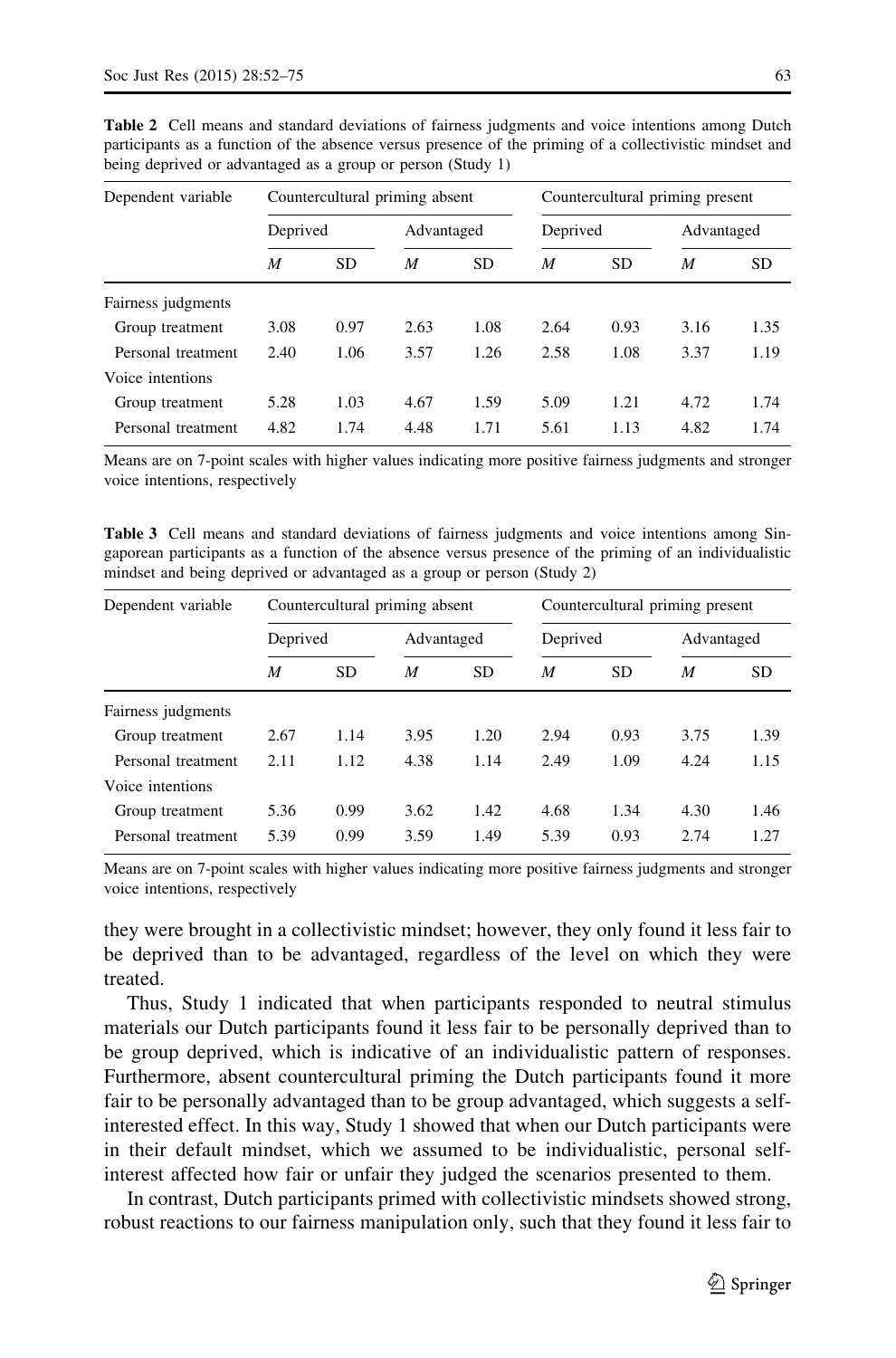<span id="page-12-0"></span>

Fig. 1 Fairness judgments among Dutch participants as a function of the absence versus presence of the priming of a collectivistic mindset and being deprived or advantaged as a group or person (Study 1). Error bars represent standard errors of the mean

be deprived than to be advantaged, regardless of whether it was a personal or groupbased disadvantage. This finding suggests that when collectivistic mindsets are salient (in this case by means of experimental priming), this triggers a more inclusive view of the self in which both personal and group treatment matter to people.

We emphasize that we obtained these findings on participants' fairness judgments only. We also note that before strong conclusions are drawn on the basis of these findings, it is important to assess among participants from a collectivistic culture the possible effects of countercultural priming and being deprived or being advantaged as an individual or as a group member. This was the main aim of Study 2.

Study 2

# Method

Participants and Design Two hundred and twenty-nine students at the National University of Singapore in Singapore participated in Study 2 (118 men, 111 women;  $M_{\text{age}} = 21.93$ ,  $SD_{\text{age}} = 2.21$ ). Participants were randomly assigned to one of the conditions of a 2 (countercultural priming: absent vs. present)  $\times$  2 (deprivation: deprived vs. advantaged)  $\times$  2 (level of treatment: group vs. personal) between subjects design.

Experimental Procedure The method of Study 2 was similar to Study 1 and differed only in the following respects:

Participants of Study 2 were invited to fill out the paper-and-pencil questionnaire in small classroom sessions and received S\$4 (approximately  $E$ 2.50) for their participation.

In Study 2, the condition in which countercultural priming was present to our Singaporean participants was modeled after the individualistic prime of the SDFF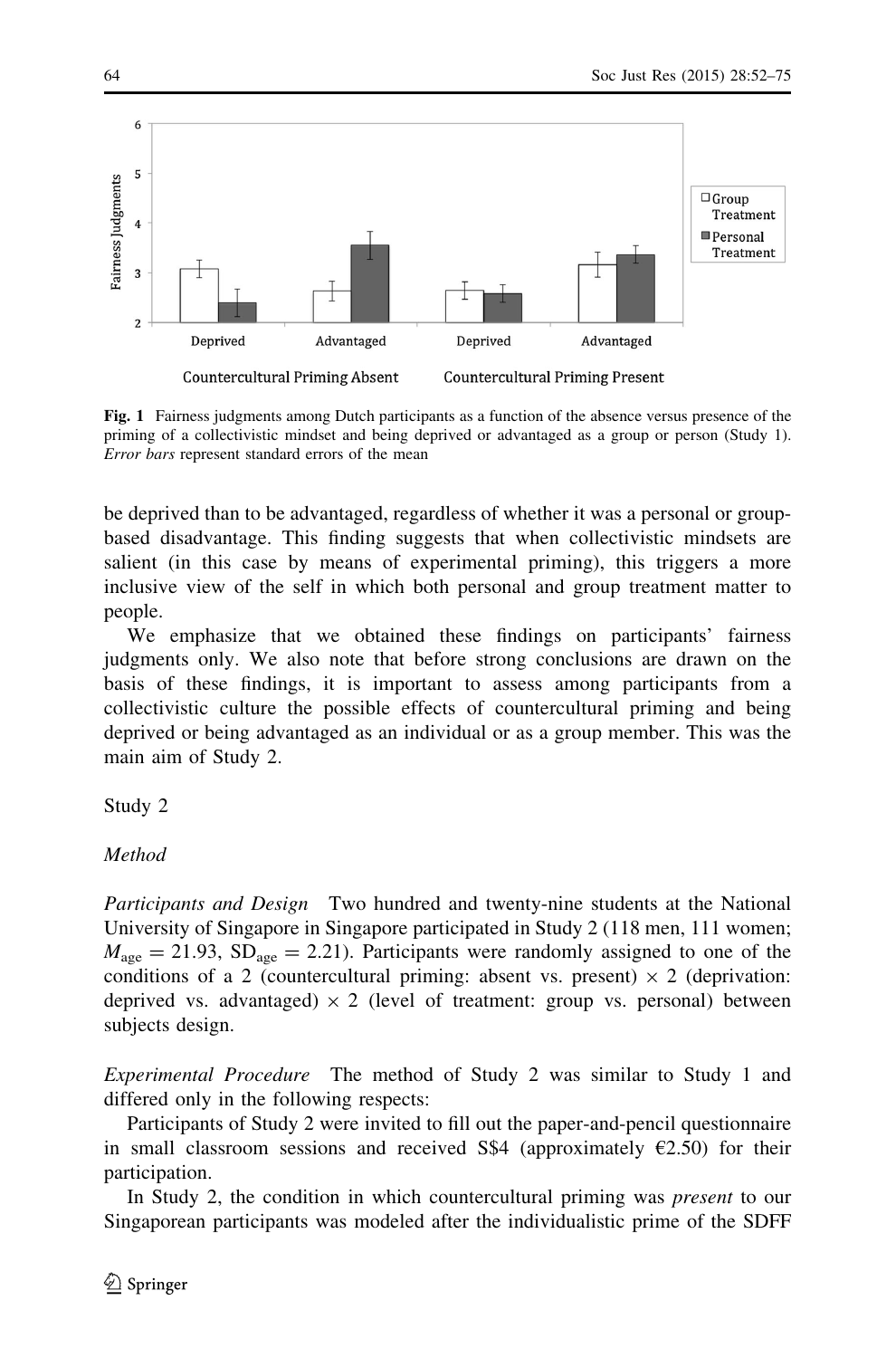task (Trafimow et al., [1991](#page-22-0)). Accordingly, participants in this condition were informed that recent research has shown that people's thoughts about their own distinctiveness tell a lot about them and that we therefore asked them to think about themselves and to complete the following two questions to that effect: (1) ''Please think for a minute about what makes you different from your family and friends. How are you a unique being?," and (2) "What do you generally expect yourself to do?" The condition in which countercultural priming was *absent* was the same as in Study 1.

Study 2 also included the PANAS as a filler task, again yielding reliable scales of positive ( $\alpha = .91$ ) and negative affective states ( $\alpha = .93$ ). The content of the scenarios was the same, only the amount of the bonus was converted into Singaporean Dollars. That is, all participants of Study 2 received a year-end bonus of S\$850 (approximately  $\epsilon$ 535) and learned that immediate co-workers or members from other departments received a bonus of either S\$1500 (approximately €943) or  $S$150 (approximately E94). Participants of Study 2 completed the same set of items$ as in Study 1, again yielding reliable scales of fairness judgments ( $\alpha = .90$ ) and intentions to voice opinions ( $\alpha = .74$ ).

### Results

*Fairness Judgments* A 2 (countercultural priming)  $\times$  2 (deprivation)  $\times$  2 (level of treatment) analysis of variance on participants' fairness judgments showed a significant main effect of the deprivation manipulation,  $F(1, 214) = 98.05$ ,  $p$  < .001,  $\eta^2 = .30$ . Participants found it less fair to be deprived (M = 2.55,  $SD = 1.10$ ) than to be advantaged ( $M = 4.08$ ,  $SD = 1.23$ ). We also found a twoway interaction effect between deprivation and level of treatment,  $F(1, 214) = 9.65$ ,  $p$  < .01,  $\eta^2 = .03$ . This effect indicated that participants found it less fair to be personally deprived ( $M = 2.29$ , SD = 1.11) than to be group deprived ( $M = 2.80$ ,  $SD = 1.04$ ,  $F(1, 214) = 4.89$ ,  $p < .03$ ,  $\eta^2 = .02$ , and that they found it less fair to be group advantaged ( $M = 3.86$ , SD = 1.29) than to be personally advantaged  $(M = 4.31, SD = 1.13), F(1, 214) = 4.33, p < .04, \eta^2 = .01.$  Viewed differently, the effects of the deprivation manipulation were stronger when experienced at the personal level,  $F(1, 214) = 84.69, p < .001, \eta^2 = .26$ , than when experienced at the group level,  $F(1, 214) = 23.49$ ,  $p < .001$ ,  $\eta^2 = .07$ . Importantly, the three-way interaction effect between priming, deprivation, and level of treatment was not statistically significant,  $F(1, 214) = 0.01, p > .93, \eta^2 = .00$ . Other effects were also not statistically significant in the  $2 \times 2 \times 2$  analysis,  $ps > .10$ .

*Voice Intentions* A 2 (countercultural priming)  $\times$  2 (deprivation)  $\times$  2 (level of treatment) analysis of variance on the voice intentions scale yielded a main effect of deprivation,  $F(1, 214) = 94.37$ ,  $p < .001$ ,  $\eta^2 = .28$ , an interaction effect between deprivation and treatment,  $F(1, 214) = 11.89$ ,  $p < .01$ ,  $\eta^2 = .04$ , and the predicted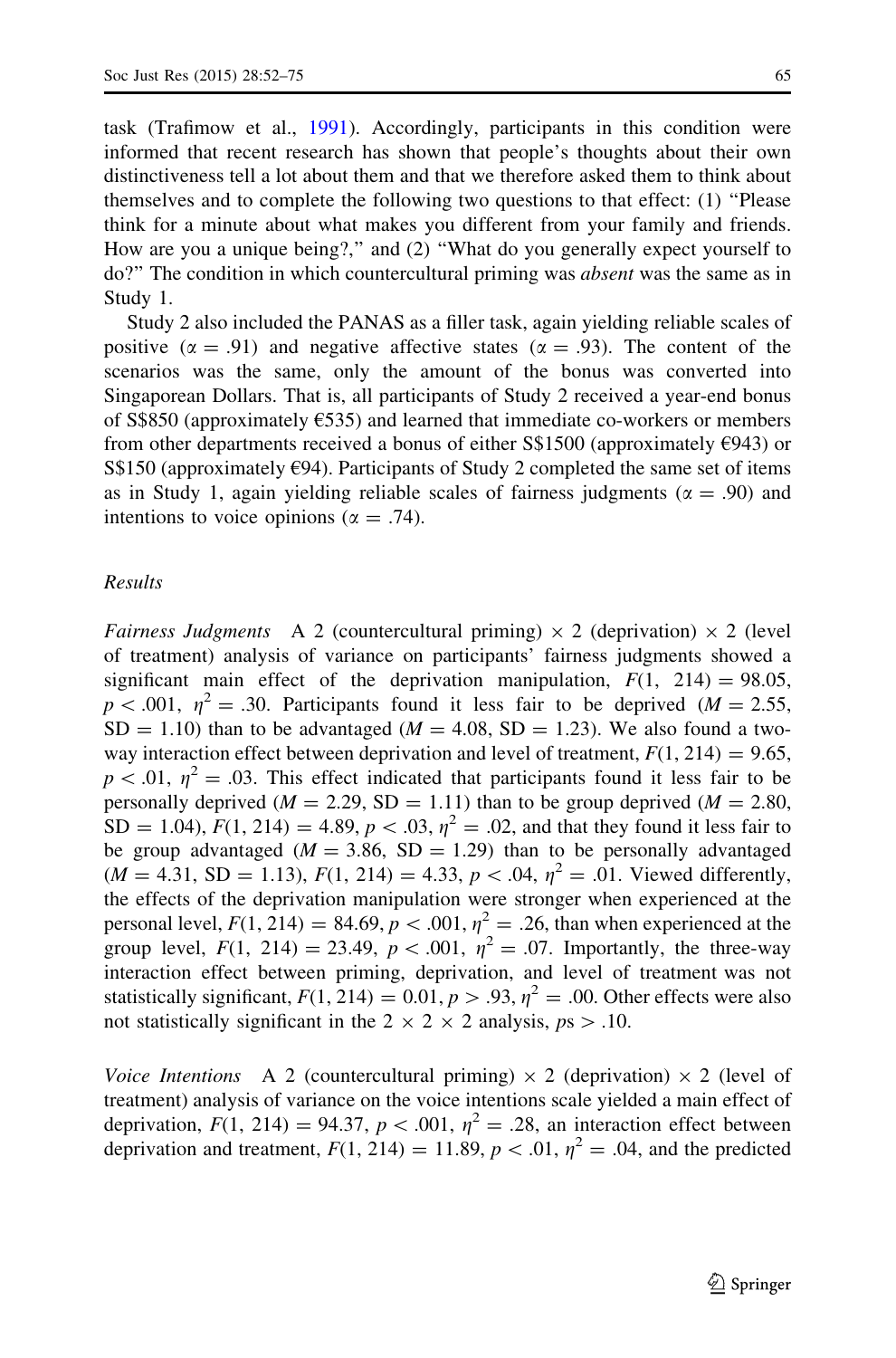

Fig. 2 Intentions to voice one's opinions among Singaporean participants as a function of the absence versus presence of the priming of an individualistic mindset and being deprived or advantaged as a group or person (Study 2). Error bars represent standard errors of the mean

three-way interaction effect,  $F(1, 214) = 10.50$ ,  $p < .01$ ,  $\eta^2 = .03$ .<sup>4</sup> Other effects were not statistically significant,  $ps > .20$ . Figure 2 illustrates the three-way interaction effect.

In the condition in which countercultural priming was *absent* the two-way interaction effect between deprivation and level of treatment was not statistically significant,  $F(1, 214) = .02$ ,  $p > .88$ ,  $\eta^2 = .00$ . In this condition, participants showed a main effect of the deprivation manipulation only,  $F(1, 214) = 56.21$ ,  $p < .001$ ,  $\eta^2 = .17$ , indicating that, in the absence of countercultural priming, our Singaporean participants intended to voice their opinions more against being deprived  $(M = 5.02, SD = 1.20)$  than against being advantaged  $(M = 3.52,$  $SD = 1.57$ ).

In the condition in which countercultural priming was *present*, we obtained a statistically significant two-way interaction effect between deprivation and level of treatment,  $F(1, 214) = 21.93$ ,  $p < .001$ ,  $n^2 = .07$ . This effect indicated that, in the presence of countercultural priming, our Singaporean participants intended to voice their opinions somewhat more when they were personally deprived  $(M = 5.39,$  $SD = 0.93$ ) than when they were group deprived ( $M = 4.68$ ,  $SD = 1.34$ ), although we note that this effect was marginally significant only,  $F(1, 214) = 3.68$ ,  $p = .056$ ,  $\eta^2 = .01$ . Furthermore, when countercultural priming was present, our Singaporean participants reported less intentions to voice their opinions when they were personally advantaged  $(M = 2.74, SD = 1.27)$  than when they were group advantaged ( $M = 4.30$ , SD = 1.46),  $F(1, 214) = 20.62$ ,  $p < .001$ ,  $\eta^2 = .06$ . Put

<sup>4</sup> Inspecting Cook's distance measure in this analysis revealed that 7 of the 229 participants of Study 2 (3.1 % of the sample) indicated a distance score of more than 3 SDs above the mean. These participants were excluded from the main analyses of Study 2, leaving a total of 222 participants, with 26–29 participants in each cell of the design. Including the outlying participants in our analyses yielded a significant three-way interaction effect between countercultural priming, deprivation, and level of treatment on participants' intentions to voice their opinions,  $F(1, 221) = 6.97$ ,  $p < .01$ ,  $\eta^2 = .02$ , attesting to the robustness of the predicted effect. When controlling for positive and negative affective states, the hypothesized three-way interaction was statistically significant,  $F(1, 209) = 9.78$ ,  $p \lt 0.01$ ,  $\eta^2 = 0.03$ , hence the effects of affective states are not reported further in Study 2.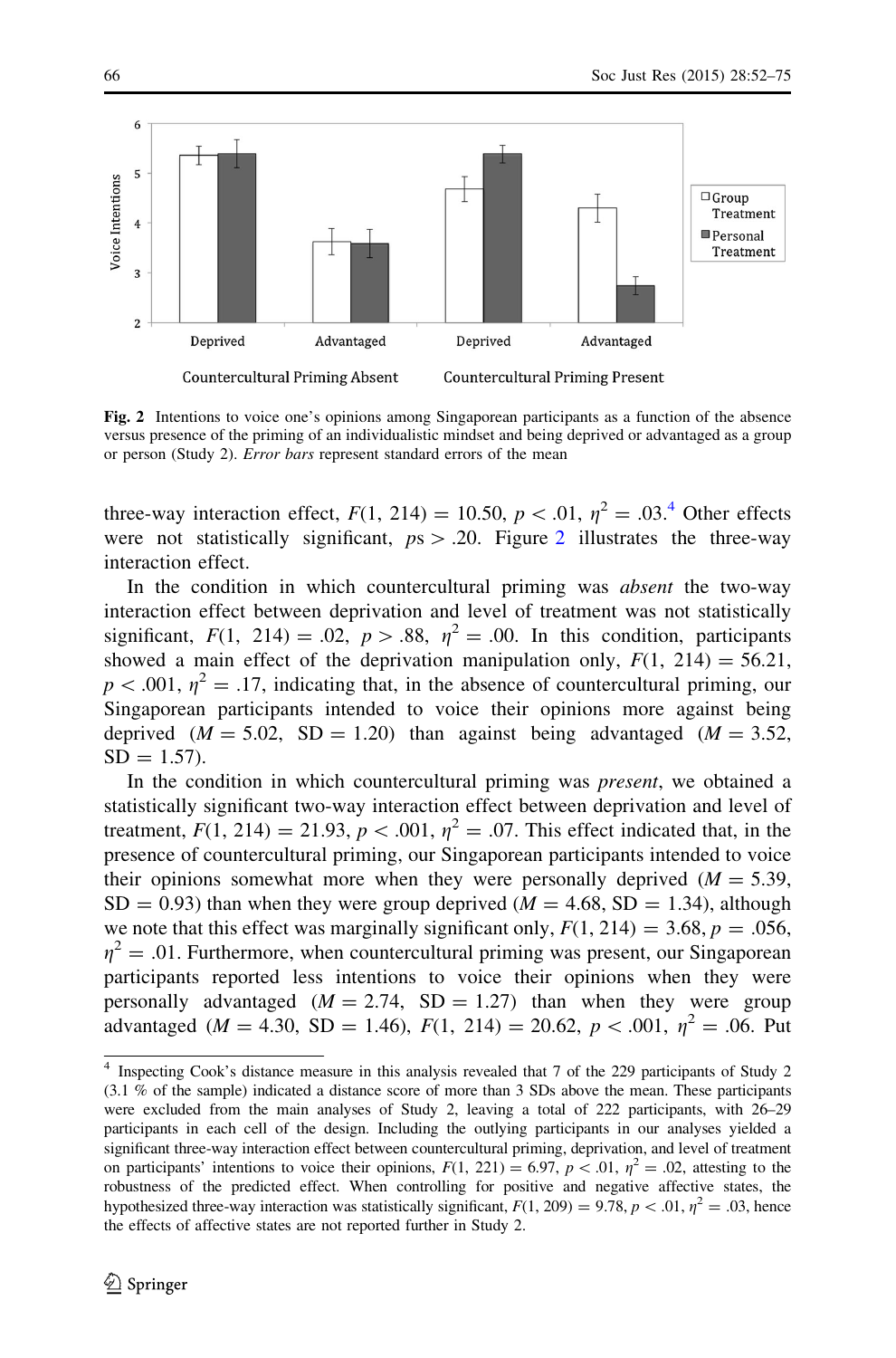differently, in the presence of countercultural priming, participants showed significantly more intentions to voice their opinions against being personally deprived than against being personally advantaged,  $F(1, 214) = 58.98$ ,  $p < .001$ ,  $\eta^2 = 0.18$ , and indicated no significant difference in voice intentions when they were group deprived or group advantaged,  $F(1, 214) = 1.30, p > .25, \eta^2 = .00.$ 

### **Discussion**

The results obtained in Study 2 on participants' voice intentions are in line with what we found in Study 1 on participants' fairness judgments, albeit on a different dependent variable. That is, in Study 2, we found that when experimentally primed with individualistic mindsets our Singaporean participants voiced their opinions somewhat more against being deprived as an individual than against being deprived as a group member (i.e.,  $p = .056$ ), whereas they intended to voice their opinions less against being advantaged as a person than against being advantaged as a group member. However, when countercultural priming was absent, and hence our Singaporean participants could be assumed to have adopted their normal, collectivistically oriented mindsets, they only had stronger voice intentions when they were deprived than when they were advantaged, independent of the level on which they were treated.

Although the most interesting effects of Study 2 were obtained on a different dependent variable than in Study 1, the findings are noteworthy, we think, and to some extent resemble those obtained in Study 1 in interesting ways. That is, Study 2 showed that in the presence of countercultural priming our Singaporean participants intended to voice their opinions somewhat more against being personally deprived than against being group deprived. This effect was marginally significant only, but the pattern obtained is suggestive of an individualistic kind of effect. Furthermore, when countercultural mindsets were primed the Singaporean participants intended to voice their opinions more against being personally advantaged than against being group advantaged, which indicates a self-interested effect in this condition. Thus, when experimentally primed to view themselves as individuals, Singaporean participants showed individualistic or even self-interested patterns of reactions.

Study 2 also revealed that absent countercultural priming our Singaporean participants showed statistically reliable reactions to the fairness manipulation only such that they intended to voice their opinions more against being deprived than against being advantaged. Thus, in correspondence with at least some findings obtained in Study 1, when participants can be assumed to have adhered to collectivistic mindsets (which was probably the case in Study 2 when no explicit mindsets were made salient and hence our Singaporean participants were likely to default to the values and beliefs that are predominant to their collectivistic culture) fairness issues impacted participants' voice intentions strongly. We again emphasize that the most interesting effects obtained in Studies 1 and 2 were found on different dependent variables. In what follows, we discuss what the two studies have in common and how they differ.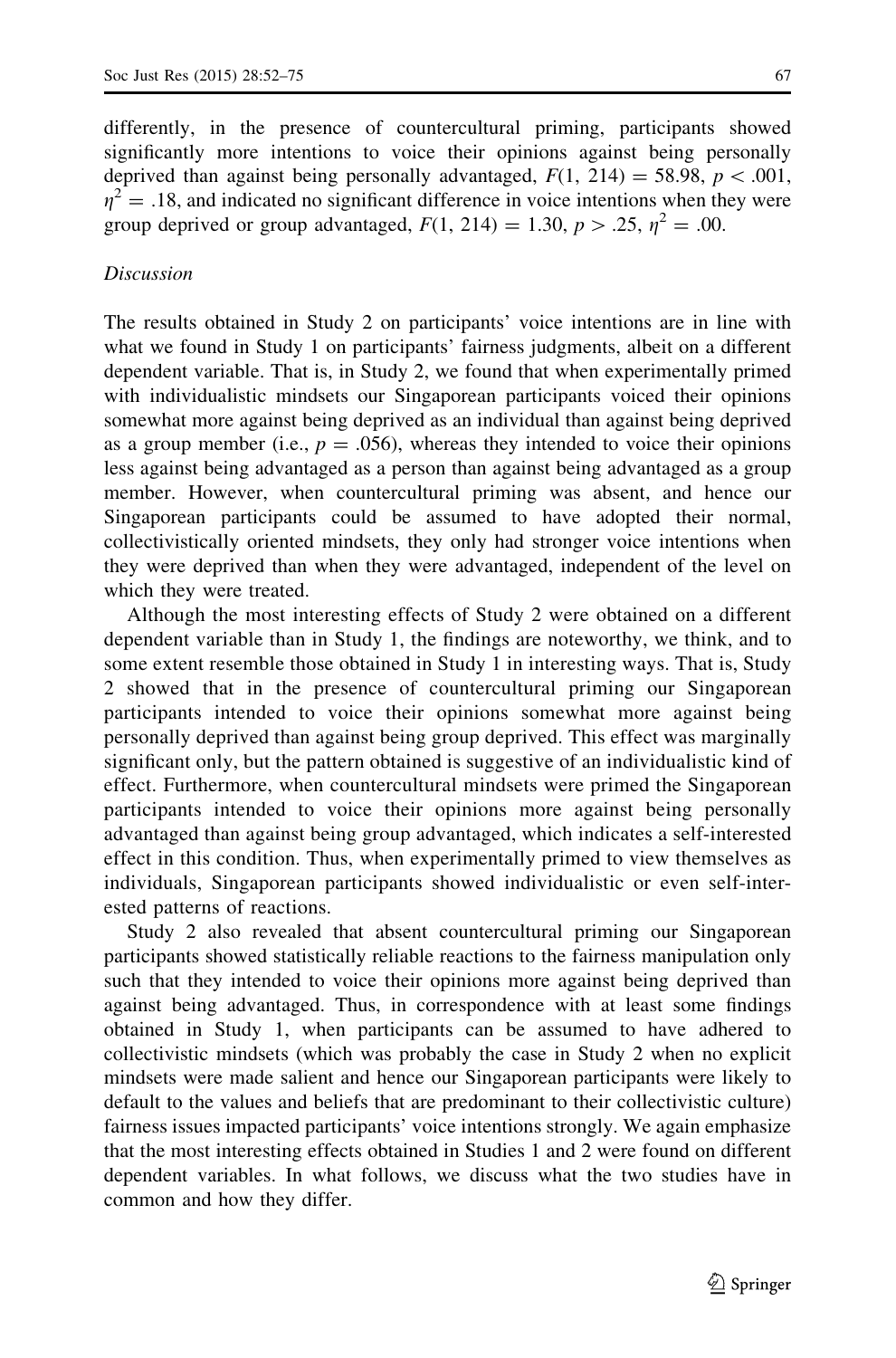### General Discussion

Taken together, the two studies presented here show that individualistic and collectivistic mindsets affect reactions to variations in personal and group deprivation. Specifically, people in an individualistic mindset, either because this is embedded in their national culture (which was likely to be the case in the control condition in the Dutch sample of Study 1 in which there was no countercultural priming) or because they are reminded of their personal uniqueness (as was the case in the experimental condition in the Singaporean sample of Study 2 in which countercultural priming was present) respond in more negative terms when they are deprived as an individual person than when they are deprived as a group member and respond in more positive terms when they are advantaged as a person than as a group member. These findings suggest that individualistic or self-interested types of reactions are likely when individualistic mindsets are salient as a result of cultural background (Study 1) and experimental manipulation (Study 2).

Furthermore, both studies also show that when people adhere to collectivistic mindsets, either because of national culture (as in the control condition of the Singaporean sample of Study 2) or because they are experimentally reminded of their similarities with family and friends (as was the case in the countercultural condition in the Dutch sample of Study 1), they respond more negatively to being deprived than to being advantaged, irrespective of whether this manipulation affected them as individuals or as group members. One way to interpret these findings is to conclude that in our collectivistic mindset conditions (derived by experimental manipulation or national background), we observed reactions that are indicative of a more inclusive view of the self in which both personal and group treatment matter to participants. This finding needs to be supported in future research. Future research is also needed to deepen our understanding of this finding. This brings us to a discussion of the implications as well as the limitations of the findings presented here.

### Implications

With respect to implications for relative deprivation theory, the results presented provide an explanation for why people sometimes may be more sensitive to situations in which they are personally deprived, whereas in other circumstances they respond more strongly to being group deprived. It might well be the inclination to think in terms of "I" or to think in terms of "we" can explain these differential responses to personal and group deprivation. Thereby the present research builds on earlier research that linked personal and group deprivation to salient social identities (Ellemers, [2001;](#page-21-0) Kawakami & Dion, [1993;](#page-21-0) Smith et al., [1994](#page-22-0), [2012](#page-22-0)). That is, people from individualistic countries or who have adopted individualistic mindsets in some other ways are more likely to respond to variations in personal deprivation than to variations in group deprivation. People with a collectivistic background or who have adopted a collectivistic mindset, pay attention to general disadvantage or advantage and do not appear to be sensitive to variations in being treated as an individual or a group member. Perhaps this latter finding suggests that an inclusive view of the self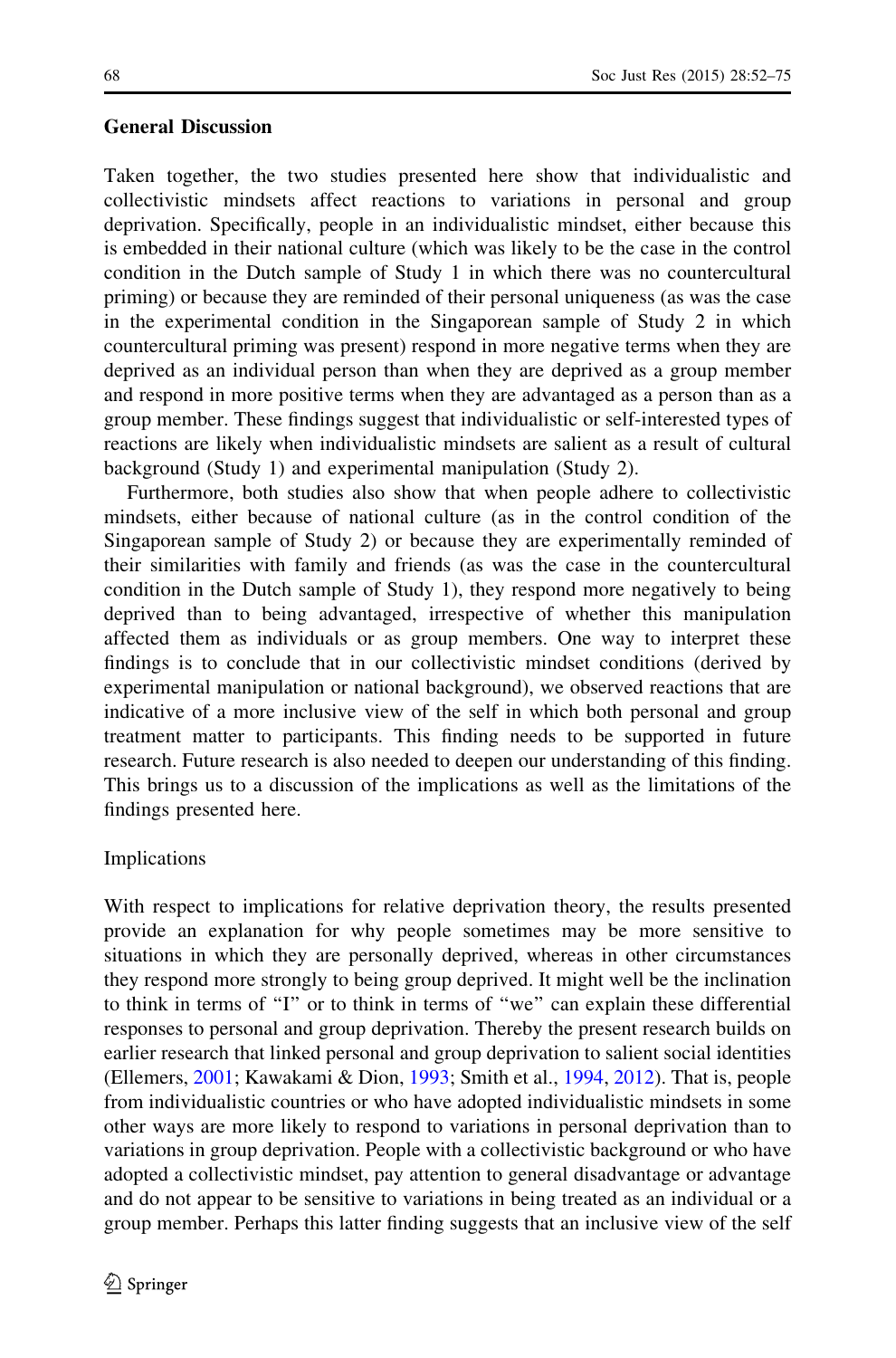in which both personal and group treatment matter is especially prevalent under conditions or in cultures in which collectivistic norms and values are important and/ or salient. This suggestion needs further empirical examination.

We further note that even though researchers all over the world have drawn upon relative deprivation, they often use it to construct post hoc explanations of unexpected findings, and data reported are often correlational and rarely involve direct cross-national comparisons (see, e.g., the Smith et al., [2012,](#page-22-0) meta-analysis). There is a growing realization that research findings obtained in one culture cannot always be extrapolated easily to other cultures and that appropriate attention to cross-cultural differences is pivotal for any reliable social and behavioral science, including the scientific study of social justice and relative deprivation. In the current paper, we employed an experimental approach to cross-cultural research on relative deprivation using a method in which we primed (vs. did not prime) countercultural mindsets among people from individualistic and collectivistic cultures, and we assessed how the resulting variations in culture (i.e., country) and context (i.e., experimental condition) impacted participants' reactions to being deprived or advantaged as an individual person or as a member of a group.

One implication that follows from the two experiments presented here is that by means of countercultural priming we may gain insight into the psychological dimensions that account for cross-cultural differences in how people treat relative deprivation. In particular, what the current studies show is that identifying countries or cultures that differ reliably and meaningfully on the individualism–collectivism dimension (e.g., Hofstede, [2001](#page-21-0)), and then randomly assigning some of the research participants to conditions that prime norms and values that contradict what is prevalent in their culture and assigning other participants to conditions in which they are likely to draw upon prevalent cultural norms can yield research results that help to interpret reactions to personal and group deprivation from members of individualistic and collectivistic cultures. The results thus obtained have a high level of internal validity due to the reliance on experimental manipulations. As noted, this is important because a recurring issue in the study of cross-cultural differences is trying to get a good handle on potential problems of convenience sampling and lack of insight into underlying psychological processes. The method of experimental countercultural priming may help to overcome at least some of these problems.

The finding that it is possible to push people in a countercultural direction provides support for the idea, that cultural norms are malleable, and thereby for the possibility of priming countercultural norms (e.g., Oyserman, [2011;](#page-22-0) Oyserman & Lee, [2008;](#page-22-0) Van den Bos et al., [2010,](#page-22-0) [2013\)](#page-22-0). One reason why this insight is important is because it allows for studying cross-cultural differences with experimental control. As noted, we think there are good reasons why it is preferable, when possible, to manipulate the cultural dimensions under consideration, so that causal relationships can be inferred (Spencer et al., [2005;](#page-22-0) Van den Bos et al., [2010](#page-22-0), [2013\)](#page-22-0). The present research shows that this is possible in cross-cultural research even when complex social behavioral patterns are targeted. Still, to gain more solid ground, the countercultural priming paradigm should be extended to other cultural dimensions and different behavioral patterns.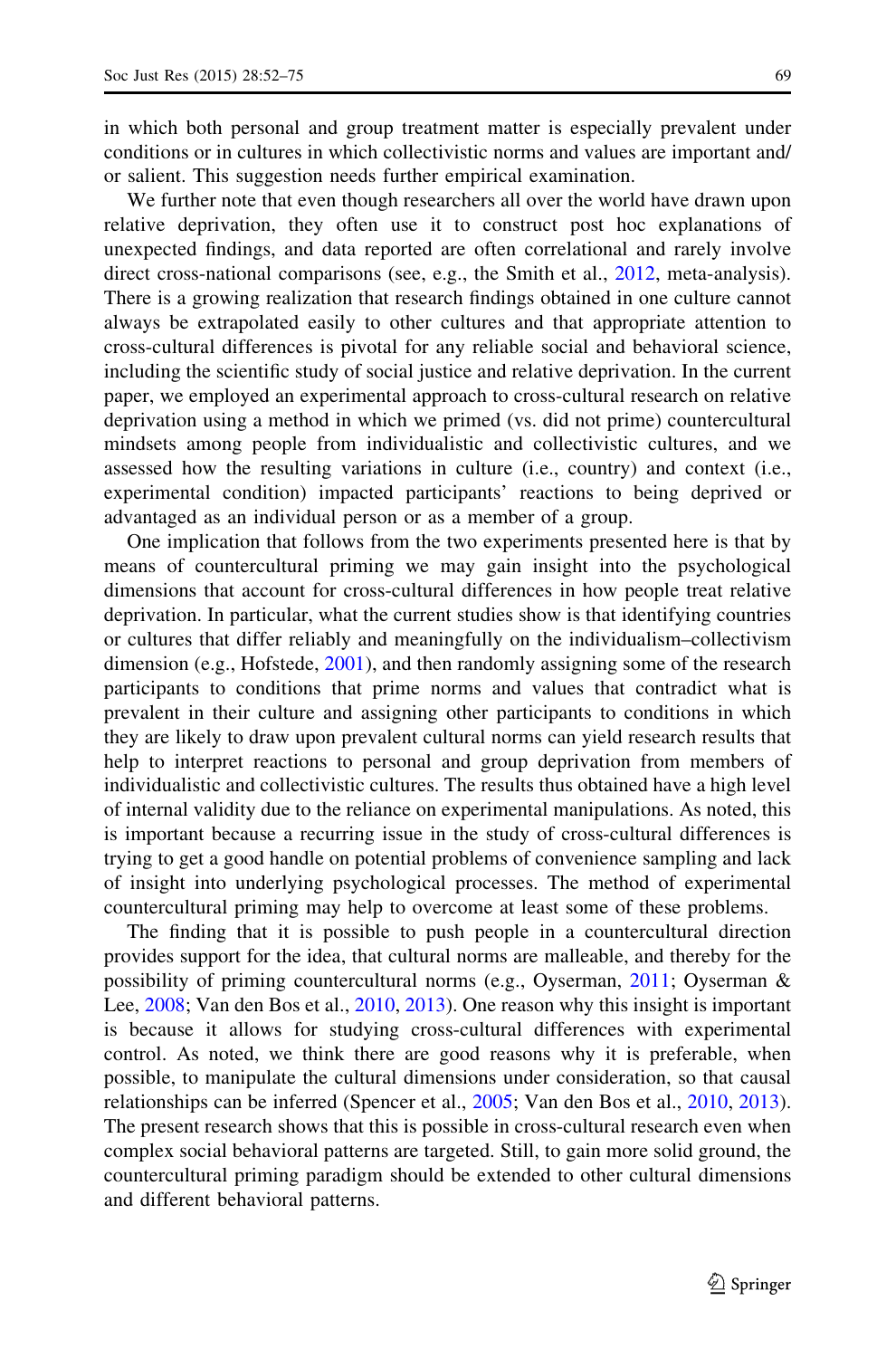### **Limitations**

We note explicitly that the two studies reported are not without flaws. For example, we had no manipulation check or pilot data to confirm that the individualistic and collectivist primes worked. However, we carefully constructed our stimulus materials on the basis of thorough conceptualization of cross-cultural differences in individualism and collectivism (see Trafimow et al., [1991](#page-22-0)). Furthermore, peopleactivated mindsets might be difficult to measure reliably without raising concerns of suspicion or performance demands among participants. That noted, it clearly would be desirable to have more definitive evidence that the results emerged for the reasons delineated in our line of reasoning.

Furthermore, based on the work by Trafimow et al. ([1991\)](#page-22-0) and Hofstede ([2001\)](#page-21-0), we assumed that in the control conditions of both studies, our student participants in the Netherlands emphasized values associated with individualism, whereas those in Singapore assigned more importance to values associated with collectivism. Whereas the results we obtained are consistent with this possibility, further research clearly is needed to evaluate these assumptions. The Netherlands and Singapore probably differ on more cultural dimensions than individualism–collectivism alone (see, e.g., Hofstede, [2001](#page-21-0)), and it is important for future research to evaluate whether any of the present findings may be accounted for by other underlying mechanisms and psychological processes.

Another possible limitation is that research participants need to be susceptible to the mindset induction that we operationalized in the current studies by having participants respond to two open-ended questions. Careful construction of the words used in the questions and instructions is pivotal. We have some good experiences with these kinds of manipulations (see also Van den Bos et al., [2010,](#page-22-0) [2013\)](#page-22-0), but nevertheless an important prerequisite is that participants should be able and willing to pick up the meaning conveyed in the stimulus materials. Future researchers should be aware of this issue as well as the need to pretest stimulus materials in their samples.

The exact pattern of effects obtained also needs to be discussed. That is, whereas we found in both our experiments that individualistic mindsets (whether default by national culture or induced by means of experimental manipulation) led to particularly strong reactions to variations in personal deprivation, collectivistic mindsets did not lead to sensitivity to variations in group deprivation only or primarily. Thus, collectivistic mindsets (whether default by culture or induced by manipulation) led to particularly strong reactions to the manipulation that varied whether participants were deprived or advantaged and this was found both when participants were affected as individuals and as group members. Perhaps these findings imply that whereas individualistic mindsets lead people to be oriented to what happens to themselves primarily, collectivistic mindsets trigger a more inclusive view of the self, in which both personal treatment and group treatment matter to people. This possible implication should be treated with caution, of course, in part because the current studies did not assess participants' self-concepts directly. Nevertheless, in light of the interesting debate about pan-cultural self-enhancement and the role that self-concepts play in possible cross-cultural differences (see, e.g.,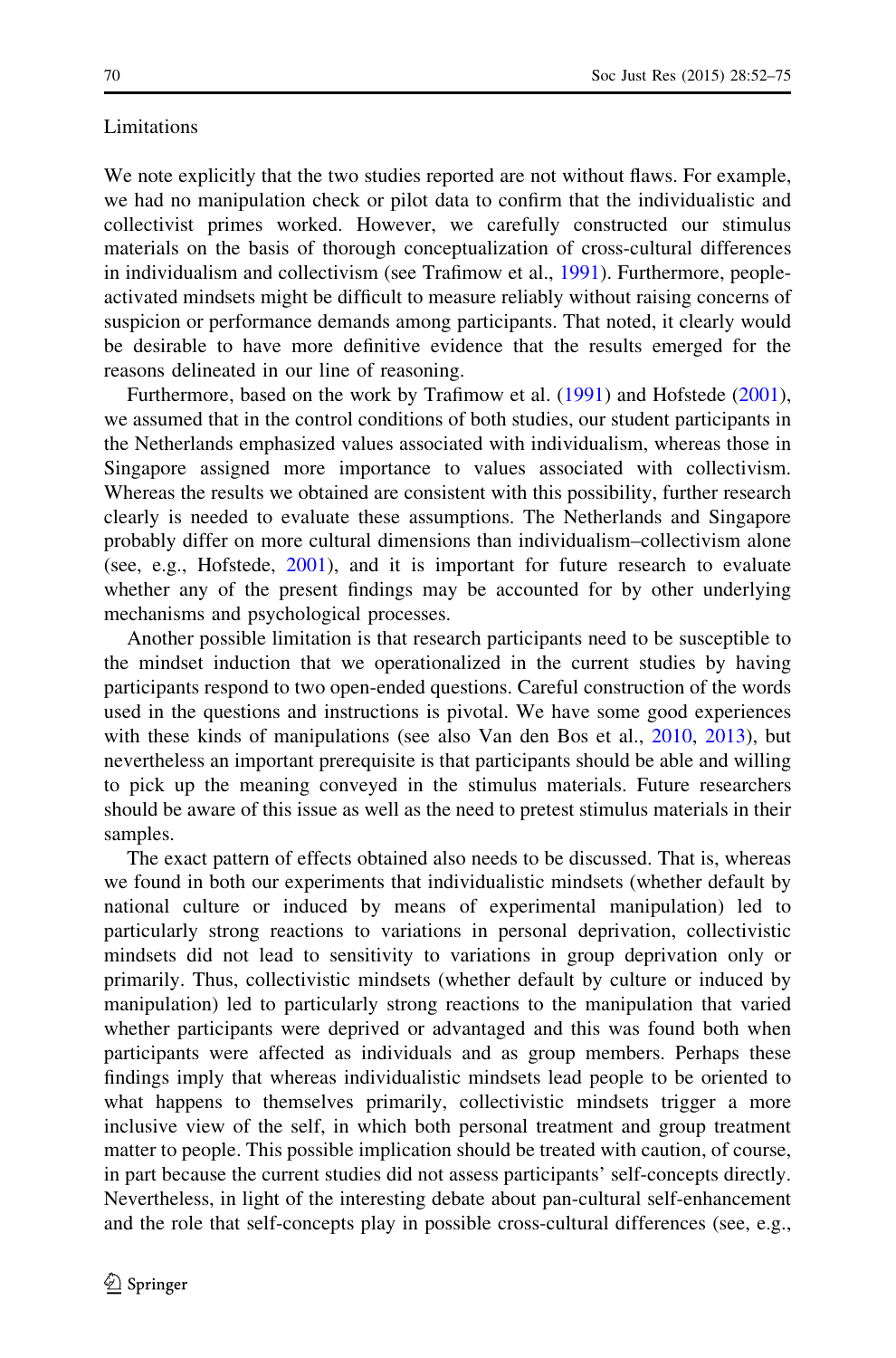Heine et al., [1999](#page-21-0); Sedikides et al., [2003\)](#page-22-0), it would be interesting to examine the content of self-concepts pertaining to relative deprivation issues using the countercultural priming paradigm.

We further note that in the present studies all our participants responded to unfair outcome distributions. The only thing that we varied was whether the unfairness was to the disadvantage or to the advantage of the participants involved. We thought inclusion of the advantaged condition was important because this allowed us to assess self-interested responses among our participants (see, e.g., Van den Bos, Peters, Bobocel, & Ybema, [2006](#page-23-0)). That is, whereas more negative responses to personal deprivation indicate personal or individualistic kind of reactions, more positive reactions to personal advantageous outcomes suggest self-centered or selfinterested types of responses. In this way, the findings of our two studies yield evidence for both individualistic and self-interested effects. Thus, inclusion of both deprived and advantaged conditions seemed important, but we hasten to note that other instances of relative deprivation, other fairness issues, and other control conditions should be included in future research.

Perhaps inclusion of an additional control condition in which the default cultural mindset is made salient (such as priming individualism when conducting research in the Netherlands and collectivism when studying reactions in Singapore) might be worthwhile when using the countercultural priming paradigm in future research. We note that although this extra condition was now absent in the present studies, we still were able to contrast conditions in which participants could be assumed to adhere to their default cultural values with conditions in which they adhered to values that are opposite to what is known to be prevalent in their national culture (see, e.g., Hofstede, [2001;](#page-21-0) Trafimow et al., [1991\)](#page-22-0).

Perhaps more importantly, precisely because of its default or non-salient quality, a default cultural norm is often in the back of conscious awareness and people rarely think of it explicitly (Kitayama, [2002](#page-21-0)). Hence, bringing the cultural norm into awareness may change the effects that the norm normally has on people's reactions. For instance, reminding participants from individualistic cultures of their personal uniqueness may lead them to respond more strongly to personal deprivation than they normally tend to do. And priming similarities and differences with family and friends among members from a collectivistic culture may lead to more group-oriented reactions than we now found in our control conditions. Moreover, it is also possible that priming pro-cultural norms could attenuate the effects of cultural mindsets on sensitivity to personal and group deprivation. For example, through conscious reflection on individualistic norms, Dutch participants might conclude that it is actually not that good to be an individualist and try to distance themselves from individualistic values (see also Van den Bos et al., [2013\)](#page-22-0). In short, we think that by comparing experimental conditions, in which countercultural norms were primed with control conditions in which participants completed two questions that were shown in earlier studies to be neutral and in which participants could be assumed to adhere to their default cultural values, we focused on the most relevant contrast for the current purposes of being the first to use a countercultural-experimental approach to the study of relative deprivation and individualism–collectivism. That noted, we would applaud if different control conditions would be used in future research.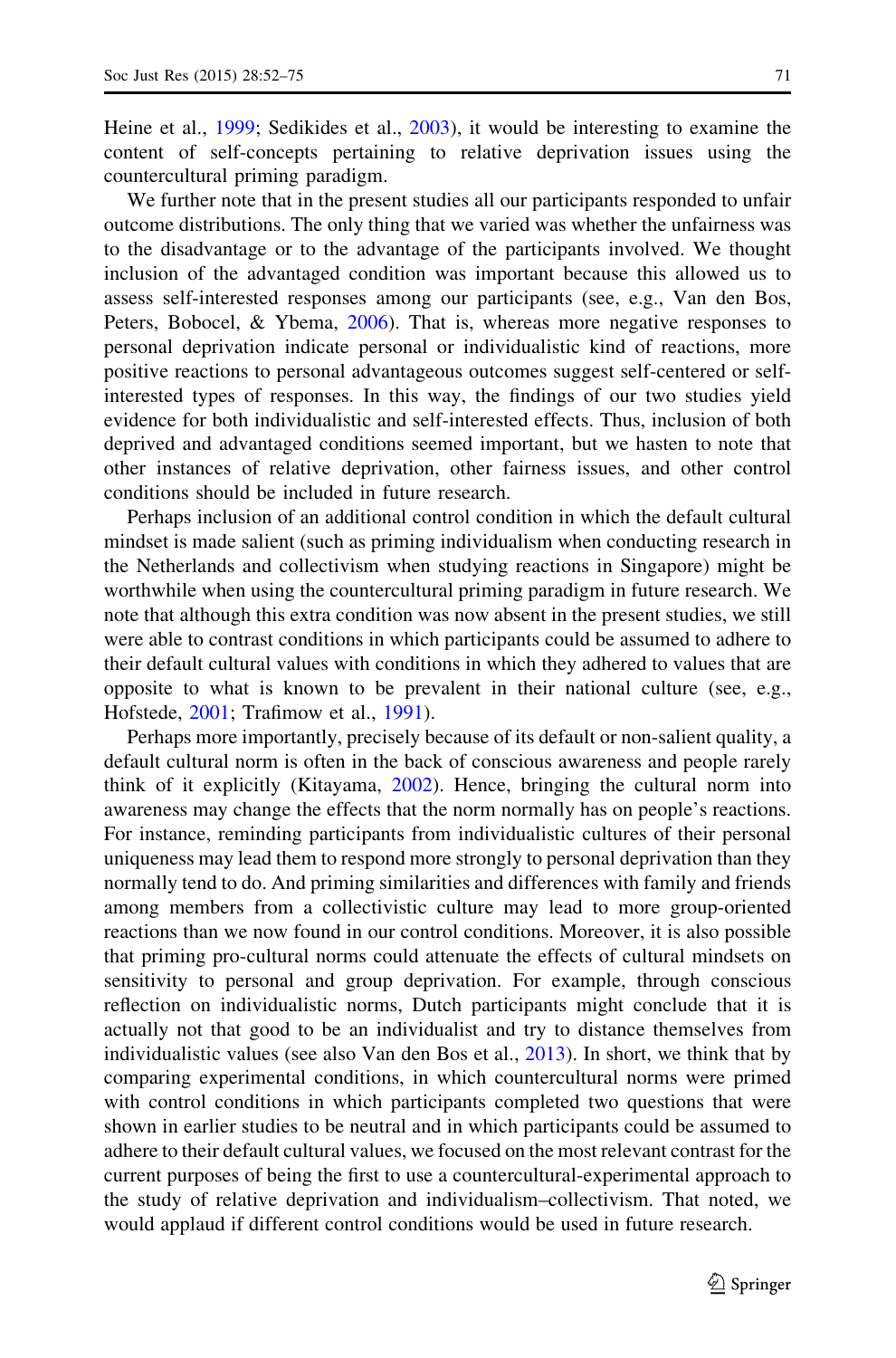We also note that we analyzed the Dutch and Singaporean samples separately, even though the samples responded to the same stimulus materials. One of the reasons why we did this was that the Dutch and the Singaporean samples are different in essence. This implied that the participants were drawn from different populations, were tested under different circumstances, and different sampling methods were used. Therefore, we think it is methodologically more appropriate to subject them to statistical analyses as two samples.

Finally, we also have seen some apparent issues with participants from different cultures or different samples being differentially sensitive to different types of dependent variables. This is not an uncommon observation in cross-cultural studies (e.g., Matsumoto, [2003\)](#page-22-0). We again emphasize that in both our studies participants were presented with 24 items assessing different categories of participant reactions (i.e., fairness judgments, intentions to criticize and voice opinions, and positive and negative feelings; see Van Veldhuizen, [2013\)](#page-23-0). To construct meaningful scales from these variables, we started with exploratory analyses in our two studies to assess which of these variables triggered the strongest response patterns in terms of our hypotheses in each of the samples. In this way, we computed two scales, one pertaining to fairness judgments and one regarding intentions to voice one's opinions, and we submitted those scales to subsequent analyses reported here. In this way, we think we provided the most informative story in terms of testing our hypotheses in the two samples identified. In particular, we were able to show that our two samples responded differently to the two scales reported. We deliberately chose to use this method, because we believe that as social psychologists we should not aim to abstract peoples' responses down to one single emotion, thought, or behavior that is assumed to be universal or equally sensitive across different samples. It is not realistic to think that you can always predict how and on what response dimension people will respond exactly, especially not when you study cross-cultural samples that differ in various important ways. This said, we stress that future research is needed to test for the robustness of the effects reported in the present paper. Such future studies also would do well to include non-hypothetical instances of personal and group deprivation.

Coda

To conclude, the current paper presented a countercultural priming approach to the study of cross-cultural differences. This approach was illustrated by an examination of responses to personal and group deprivation in the Netherlands and Singapore, among participants for whom countercultural mindsets were primed or not. The findings presented suggest that people in individualistic mindsets are primarily focused on their personal state of affairs; they are more sensitive to being personally deprived than to being collectively deprived. People in collectivistic mindsets, in contrast, seem to be focused on both their personal state of affairs and on the position of the group to which they belong. Consequently, they respond in similar ways to personal and group deprivation. Importantly, these response patterns are independent of whether the cultural mindset belongs to one's national culture or is temporarily made salient through contextual priming. This implies that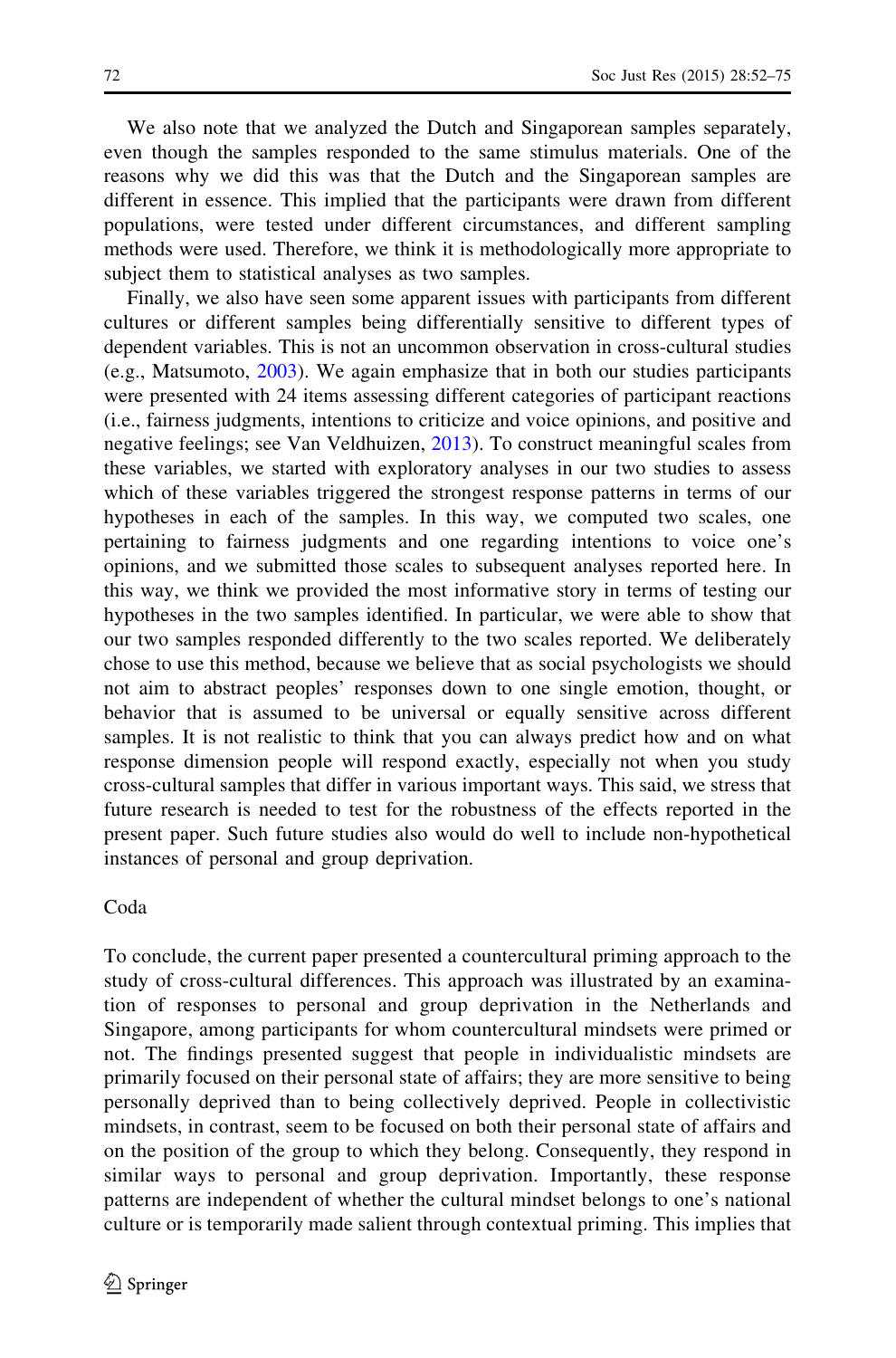<span id="page-21-0"></span>when cultural backgrounds impact people's deprivation responses in important ways. That noted, the findings presented also reveal that cultural mindsets are not fixed and are malleable by social context. Taken together, these findings suggest important cultural and contextual differences pertaining to personal and group deprivation.

### References

- Baumeister, R. F. (2005). The cultural animal: Human nature, meaning, and social life. New York: Oxford University Press.
- Bechtoldt, M. N., Choi, H. S., & Nijstad, B. A. (2012). Individuals in mind, mates by heart: Individualistic self-construal and collective value orientation as predictors of group creativity. Journal of Experimental Social Psychology, 48, 838–844.
- Bechtoldt, M. N., De Dreu, C. K., Nijstad, B. A., & Choi, H. S. (2010). Motivated information processing, social tuning, and group creativity. Journal of Personality and Social Psychology, 99, 622–637.

Brockner, J. (2003). Unpacking country effects: On the need to operationalize the psychological determinants of cross-national differences. Research in Organizational Behavior, 25, 333–367.

- Cohen, J., Cohen, P., West, S. G., & Aiken, L. S. (2003). Applied multiple regression/correlation analysis for the behavioral sciences (3rd ed.). Hillsdale, NJ: Erlbaum.
- Cook, R. D. (1977). Detection of influential observations in linear regression. Technometrics, 19, 15–18.
- Crosby, F. (1976). A model of egoistical relative deprivation. Psychological Review, 83, 85–112.
- Dambrun, M., Taylor, D. M., McDonald, D. A., Crush, J., & Méot, A. (2006). The relative deprivationgratification continuum and the attitudes of South Africans toward immigrants: A test of the V-curve hypothesis. Journal of Personality and Social Psychology, 91, 1032–1044.
- Ellemers, N. (2001). Social identity and relative deprivation. In I. Walker & H. J. Smith (Eds.), Relative deprivation: Specification, development and integration (pp. 239–264). New York: Cambridge University Press.
- Greenberg, J., Solomon, S., & Pyszczynski, T. (1997). Terror management theory of self-esteem and cultural worldviews: Empirical assessments and conceptual refinements. In M. P. Zanna (Ed.), Advances in experimental social psychology (Vol. 29, pp. 61–139). New York: Academic Press.
- Guimond, S., & Dambrun, M. (2002). When prosperity breeds intergroup hostility: The effects of relative deprivation and relative gratification on prejudice. Personality and Social Psychology Bulletin, 28, 900–912.
- Heine, S. J., Markus, H. R., Lehman, D. R., & Kitayama, S. (1999). Is there a universal need for positive self-regard? Psychological Review, 106, 766–794.
- Hofstede Centre. (2013). National culture: Countries. Retrieved December 15, 2014 from [http://geert](http://geert-hofstede.com/countries.html)[hofstede.com/countries.html.](http://geert-hofstede.com/countries.html)
- Hofstede, G. (2001). Culture's consequences: Comparing values, behaviors, institutions and organizations across nations (2nd ed.). Thousand Oaks, CA: Sage Publications.
- Hong, Y. (2009). A dynamic constructivist approach to culture. Moving from describing culture to explaining culture. In R. S. Wyer, C. Chiu, & Y. Hong (Eds.), Understanding culture: Theory, research, and application (pp. 3–23). New York: Taylor & Francis Group.
- Hong, Y., & Chiu, C. (2001). Toward a paradigm shift: From cultural differences in social cognition to social cognitive mediation of cultural differences. Social Cognition, 19, 118-196.
- Hui, C. H., & Triandis, H. C. (1985). Measurement in cross-cultural psychology: A review and comparison of strategies. Journal of Cross-Cultural Psychology, 16, 131–152.
- Kawakami, K., & Dion, K. (1993). The impact of salient self-identities on relative deprivation and action intentions. European Journal of Social Psychology, 23, 525–540.
- Kitayama, S. (2002). Culture and basic psychological processes: Toward a system view of culture— Comment on Oyserman et al. (2002). Psychological Bulletin, 128, 89–96.
- Kühnen, U., Hannover, B., & Schubert, B. (2001). The semantic procedural-interface model of the self: the role of self-knowledge for context-dependent versus context-independent modes of thinking. Journal of Personality and Social Psychology, 80, 397–409.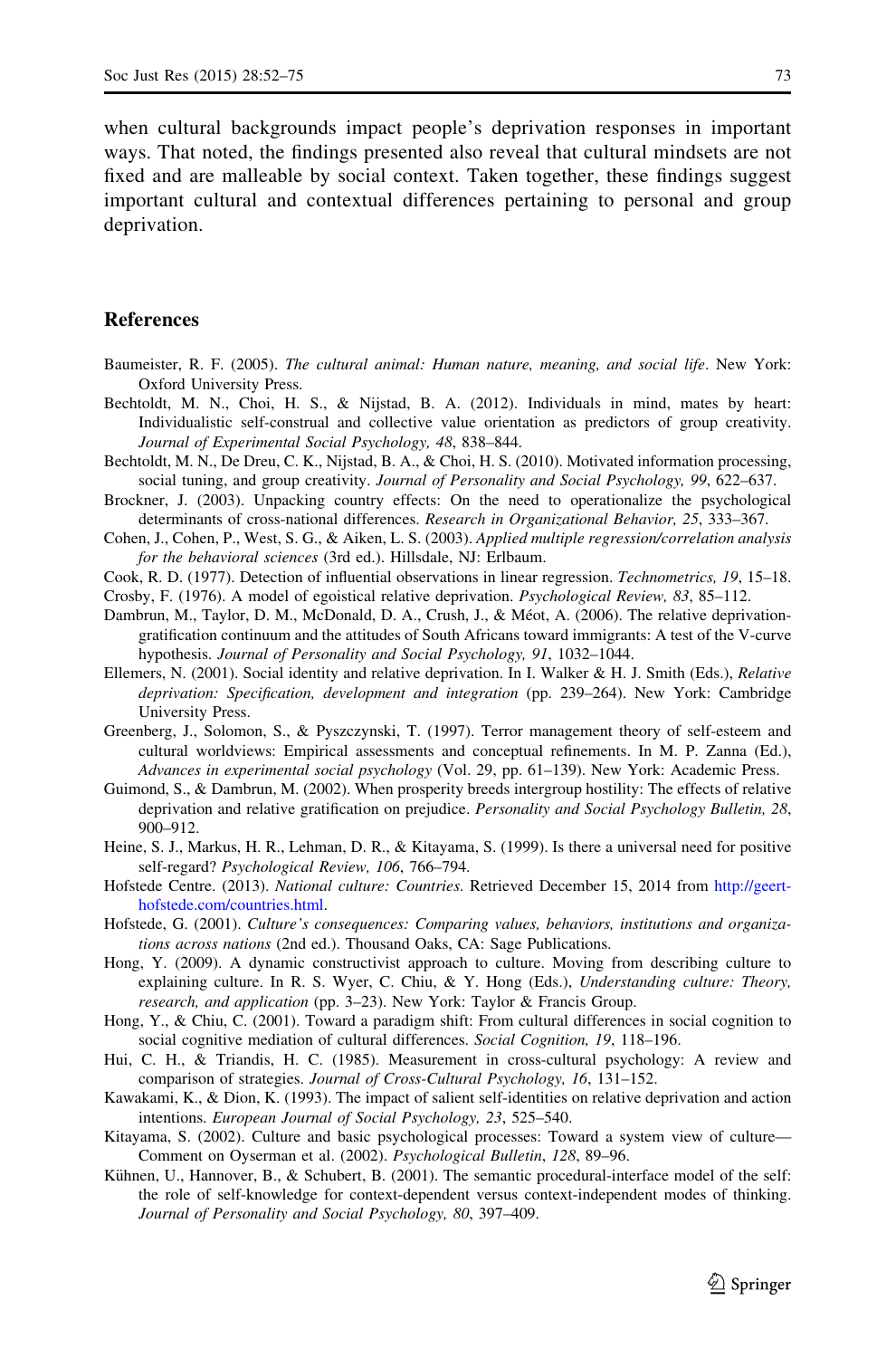- <span id="page-22-0"></span>Kühnen, U., & Oyserman, D. (2002). Thinking about the self influences thinking in general: Cognitive consequences of salient self-concept. Journal of Experimental Social Psychology, 38, 492–499.
- Loseman, A., Miedema, J., Van den Bos, K., & Vermunt, R. (2009). Exploring how people respond to conflicts between self-interest and fairness: The influence of threats to the self on affective reactions to advantageous inequity. Australian Journal of Psychology, 61, 13–21.
- Matsumoto, D. (2003). Cross-cultural research. In S. Davis (Ed.), The handbook of research methods in experimental psychology (pp. 189–208). Oxford, UK: Blackwell.
- Matsumoto, D., & Hee Yoo, S. (2006). Toward a new generation of cross-cultural research. *Perspectives* on Psychological Science, 1, 234–250.
- Miller, J. G. (2002). Bringing culture to basic psychological theory: Beyond individualism and collectivism—Comment on Oyserman et al. (2002). Psychological Bulletin, 128, 97–109.
- Moscatelli, S., Albarello, F., Prati, F., & Rubini, M. (2014). Badly off or better off than them? The impact of relative deprivation and relative gratification on intergroup discrimination. Journal of Personality and Social Psychology, 107, 248–264.
- Nisbett, R. E., & Ross, L. (1980). Human inference: Strategies and shortcomings of social judgment. Englewood Cliffs, NJ: Prentice-Hall.
- Oyserman, D. (2011). Culture as situated cognition: Cultural mindsets, cultural fluency, and meaning making. In W. Stroebe & M. Hewstone (Eds.), European review of social psychology (Vol. 22, pp. 164–214). Oxon, UK: Psychology Press.
- Oyserman, D., Coon, H. M., & Kemmelmeier, M. (2002). Rethinking individualism and collectivism: Evaluation of theoretical assumptions and meta-analyses. Psychological Bulletin, 128, 3–72.
- Oyserman, D., & Lee, S. W. (2007). Priming "culture": Culture as situated cognition. In S. Kitayama & D. Cohen (Eds.), Handbook of cultural psychology (pp. 255–276). New York: Guilford Press.
- Oyserman, D., & Lee, S. W. (2008). Does culture influence what and how we think? Effects of priming individualism and collectivism. Psychological Bulletin, 134, 311–342.
- Runciman, W. G. (1996). Relative deprivation and social justice: A study of attitudes to social inequality in twentieth-century England. Berkeley: University of California Press.
- Sedikides, C., Gaertner, L., & Toguchi, Y. (2003). Pancultural self-enhancement. Journal of Personality and Social Psychology, 84, 60–79.
- Simmons, J. P., Nelson, L. D., & Simonsohn, U. (2012). A 21-word solution. Dialogue, 26, 4–7.
- Smith, H. J., & Ortiz, D. J. (2001). Is it just me? The different consequences of personal and group relative deprivation. In I. Walker & H. J. Smith (Eds.), Relative deprivation: Specification, development and integration (pp. 91–115). New York: Cambridge University Press.
- Smith, H. J., Pettigrew, T. F., Pippin, G. M., & Bialosiewicz, S. (2012). Relative deprivation: A theoretical and meta-analytic review. Personality and Social Psychology Review, 16, 203–232.
- Smith, H. J., Spears, R., & Oyen, M. (1994). ''People like us'': The influence of personal deprivation and group membership salience on justice evaluations. Journal of Experimental Social Psychology, 30, 277–299.
- Spencer, S. J., Zanna, M. P., & Fong, G. T. (2005). Establishing a causal chain: Why experiments are often more effective than mediational analyses in examining psychological processes. Journal of Personality and Social Psychology, 89, 845–851.
- Stouffer, S. A., Suchman, E. A., DeVinney, L. C., Star, S. A., & Williams, R. M. (1949). The American soldier: Adjustment during Army life (Vol. 1). Princeton: Princeton University Press.
- Trafimow, D., Triandis, H. C., & Goto, S. G. (1991). Some tests of the distinction between the private self and the collective self. Journal of Personality and Social Psychology, 60, 649–655.
- Triandis, H. C., McCusker, C., & Hui, C. H. (1990). Multimethod probes of individualism and collectivism. Journal of Personality and Social Psychology, 59, 1006–1020.
- Van den Bos, K. (2001). Uncertainty management: The influence of uncertainty salience on reactions to perceived procedural fairness. Journal of Personality and Social Psychology, 80, 931–941.
- Van den Bos, K., Brockner, J., Stein, J. H., Steiner, D. D., Van Yperen, N. W., & Dekker, D. M. (2010). The psychology of voice and performance capabilities in masculine and feminine cultures and contexts. Journal of Personality and Social Psychology, 99, 638–648.
- Van den Bos, K., Brockner, J., Van den Oudenalder, M., Kamble, S. V., & Nasabi, A. (2013). Delineating a method to study cross-cultural differences with experimental control: Tthe voice effect and countercultural contexts regarding power distance. Journal of Experimental Social Psychology, 49, 624–634.
- Van den Bos, K., Buurman, J., De Theije, V., Doosje, B., Loseman, A., Van Laarhoven, D., et al. (2012). On shielding from death as an important yet malleable motive of worldview defense: Christian